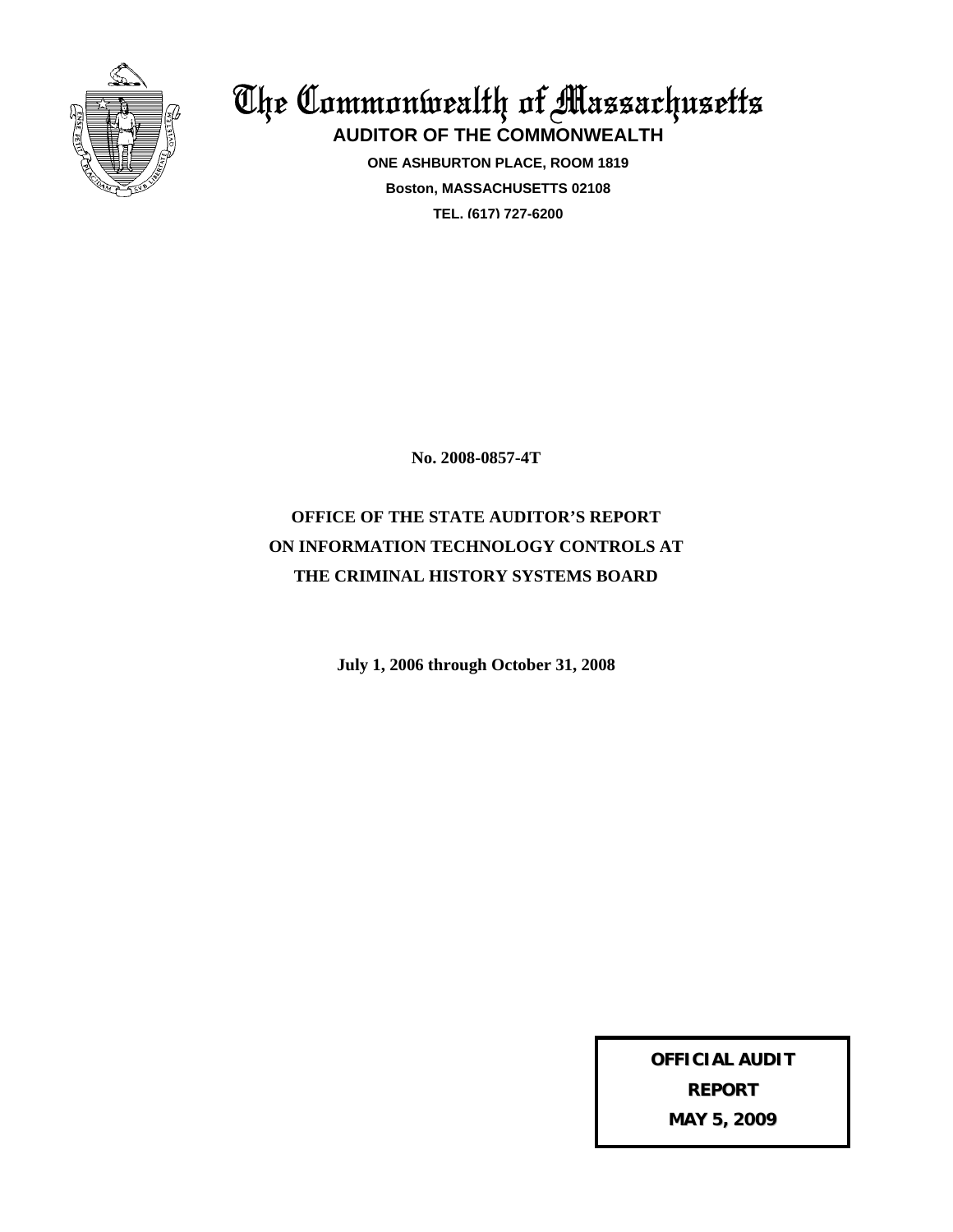# **TABLE OF CONTENTS**

| <b>INTRODUCTION</b>                                               |    |
|-------------------------------------------------------------------|----|
|                                                                   |    |
| AUDIT SCOPE, OBJECTIVES, AND METHODOLOGY                          | 5  |
|                                                                   |    |
| <b>AUDIT CONCLUSION</b>                                           | 11 |
|                                                                   |    |
|                                                                   |    |
| <b>AUDIT RESULTS</b>                                              | 14 |
| <b>Criminal Justice Information System</b><br>1.                  | 14 |
| <b>Access Controls over the CJIS Application Data Files</b><br>2. | 21 |
| <b>Program Change Controls</b><br>3.                              | 27 |
| <b>Off-Site Storage of Backup Media</b><br>4.                     | 29 |
| <b>Inventory Controls over Computer Equipment</b><br>5.           | 31 |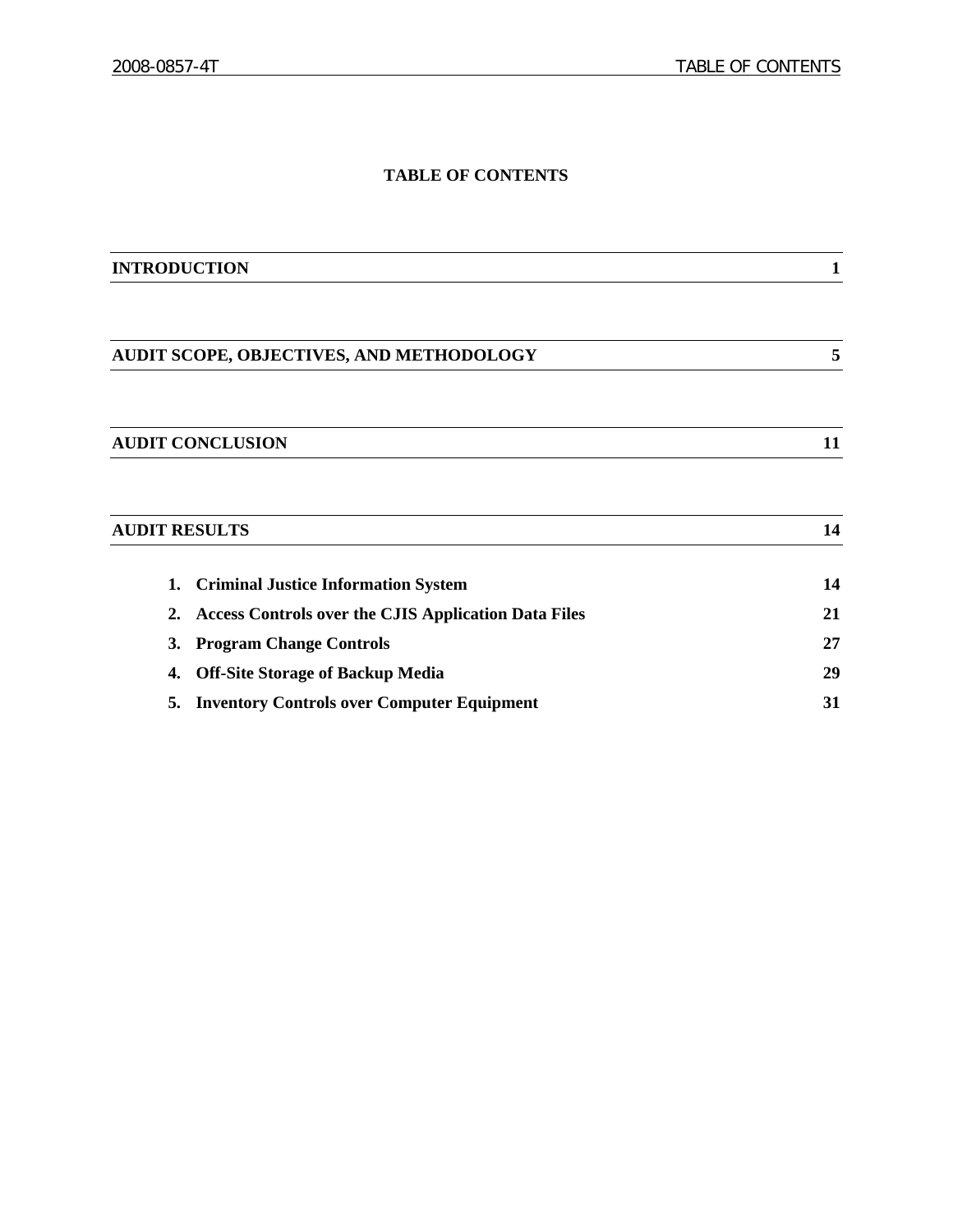# **INTRODUCTION**

The Criminal History Systems Board (CHSB) was created by Chapter 6, Sections 167 through 178, of the Massachusetts General Laws (MGL) and established within the Executive Office of Public Safety and Security (EOPSS) by MGL Chapter 6A, Section 18. The Secretary of the EOPSS has direct oversight over the Office of the Chief Medical Examiner, Criminal History Systems Board, Sex Offender Registry Board, Department of State Police, Municipal Police Training Committee, Department of Public Safety, Department of Fire Services, Merit Rating Board, Military Division, Massachusetts Emergency Management Agency, Department of Correction, and Parole Board. CHSB is comprised of the Secretary of Public Safety, Attorney General, Chairperson of the Massachusetts Sentencing Commission, Chief Counsel for the Committee for Public Counsel Services, Chairman of the Parole Board, Commissioner of the Department of Correction, Commissioner of Probation and Commissioner of the Department of Youth Services, Colonel of State Police, and nine persons who are appointed by the Governor. The Secretary of Public Safety serves as the Chairman of the CHSB and requested that we conduct this audit. The Executive Director directs strategic planning for CHSB and sets operational priorities for its 61 employees located in its office at 200 Arlington Street in Chelsea. CHSB is supported by a budget of approximately \$7.39 million for fiscal year 2009. As of September 2008, there were approximately 3.4 million criminal history files for three million individuals within CHSB's Criminal Justice Information System (CJIS) application.

CHSB's mission is to provide timely and accurate criminal justice information and services to authorized law enforcement and non-criminal justice agencies and individuals in support of promoting the public safety and security of the Commonwealth of Massachusetts. The law requires that CHSB maintain the Commonwealth's criminal justice information system by disseminating Massachusetts Criminal Offender Record Information (CORI), giving assistance to individuals or families who may be crime victims, and maintaining licensing and firearms transaction records. CHSB is organized into five units:

• **Criminal Offender Record Information (CORI) Unit** provides CORI to Boardcertified, non-criminal justice agencies such as schools, day care centers, home health care organizations, youth athletic organizations, and municipal government agencies. Individuals may also obtain a copy of their personal criminal record from the CORI Unit. Excluding law enforcement agency requests, the CORI Unit processes an average of 100,000 requests per month. This Unit also assists in correcting inaccurate criminal records, investigates complaints of improper access to or dissemination of CORI, and provides legal assistance on matters relating to the CORI law to police, prosecutors, judges, and the public.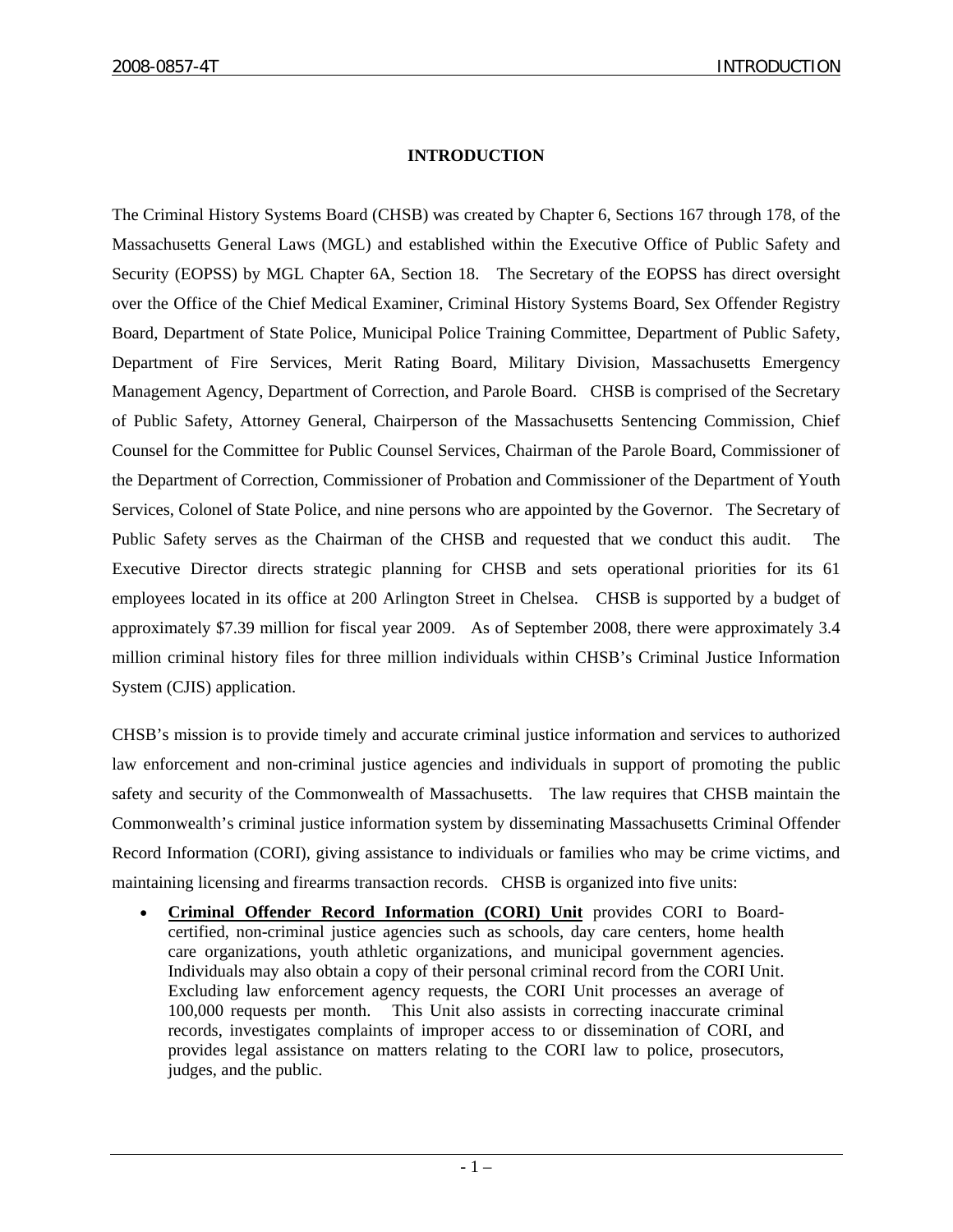- **CORI Audit, Training, and Compliance Unit** helps ensure that individuals and agencies certified by CHSB to access CORI understand the purposes for which they are authorized to access CORI. The Unit assists individuals and agencies regarding the reading and interpretation of disposition codes and CORI reports; the statutory and regulatory rights of current and prospective employees; the responsibilities of employers with respect to access, review, storage, and dissemination of CORI; consideration of the relevance of a criminal record to the duties and qualifications of various positions; and how to interpret and use the information they receive in a fair and objective manner.
- **Firearms Record Bureau (FRB) Unit** maintains a database of licenses issued including licenses to carry firearms (LTCs), Firearms Identification (FID) cards, gun dealer licenses, and machine gun licenses. The FRB also keeps records of firearms sales by gun dealers, as well as private transfers of weapons. The FRB also answers questions regarding the Commonwealth's gun laws.
- **Victim Services Unit (VSU)** provides assistance to victims of crime. The VSU certifies victims, witnesses, family members of homicide victims, parents and/or guardians of minor-aged victims, and incompetent victims, as well as "citizens in fear," to be notified in advance when an offender is going to be released from prison. The VSU also certifies victims, witnesses, family members of homicide victims, parents and/or guardians of minor-aged victims, and incompetent victims for access to CORI documents regarding the case to which they pertain. Resources, referrals, crisis intervention, and safety planning assistance are also provided as needed.
- **Criminal Justice Information System (CJIS) Support Services Unit** offers law enforcement and criminal justice agencies within the state and across the nation access 24 hours per day, seven days a week to state and interstate criminal history record information, missing and wanted person files, drivers' license and motor vehicle information, and other critical criminal justice information via the National Crime Information Center (NCIC) and the National Law Enforcement Telecommunications System (NLETS).

The CJIS Support Services Unit is comprised of four groups: Technical Services, Application Support, Data Center Operations, and CJIS/NCIC Support. At the time of our audit, the CJIS Support Services Unit consisted of 28 full-time staff members. Each of the four groups has a team site manager under the direct control of the Chief Information Officer, who reports directly to CHSB's Executive Director. CHSB's mission-critical automated system, which is called the Criminal Justice Information System (CJIS), was developed in the early 1980s and is a mainframe-based legacy system. The CJIS Support Services Unit operates and maintains the CJIS application, which is an extensive database containing detailed criminal record information on every convicted adult in the state, which is available to police departments through remote terminals connected to a central network.

CHSB is responsible for the design, security, and management of the Massachusetts statewide CJIS wide area network (WAN). The CJIS network configuration is an Internet Protocol- (IP) based secure private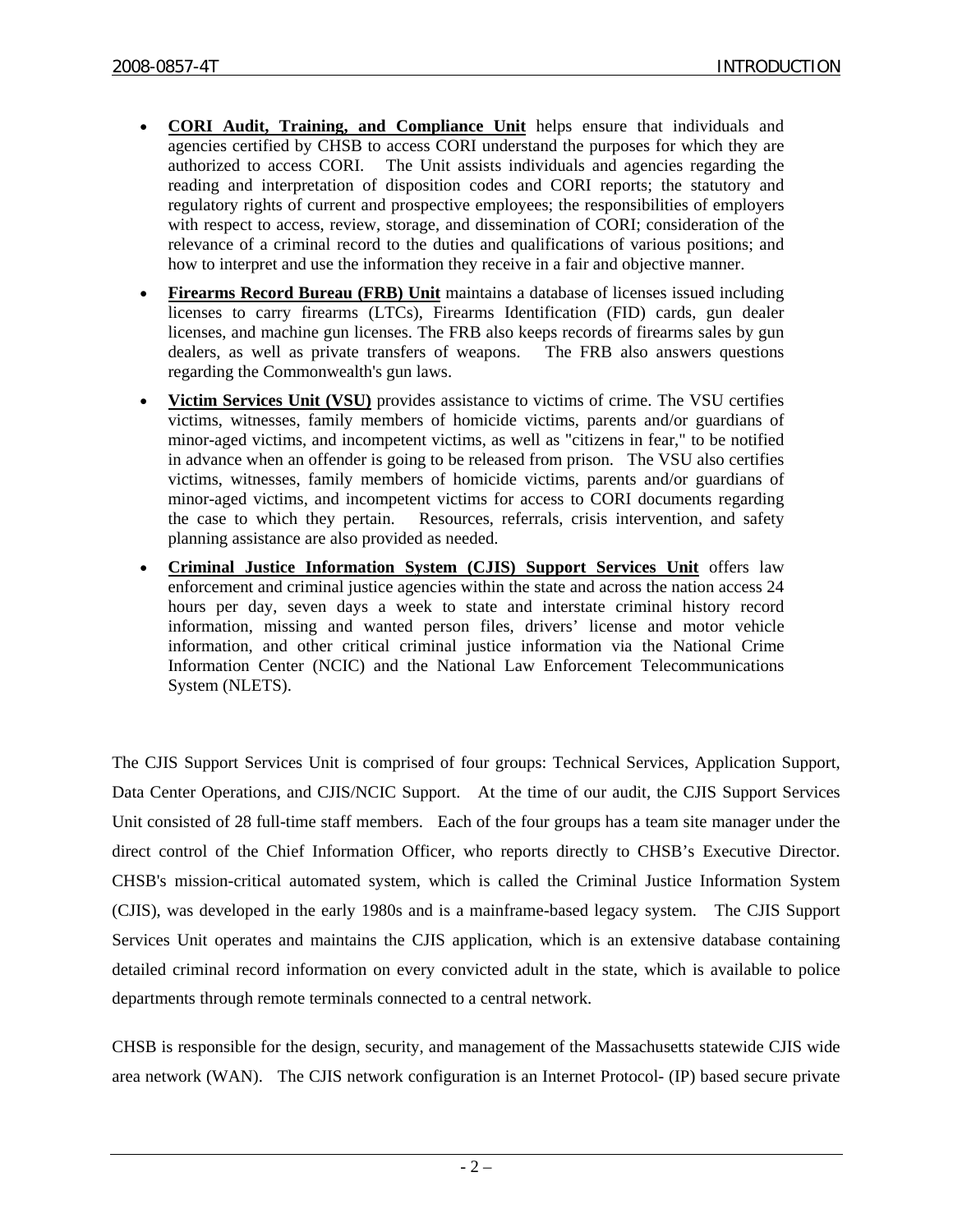WAN that provides secure data communications connectivity to a wide variety of local, county, state, and federal law enforcement and criminal justice entities within the Commonwealth. For example, a police department can share its data with another police department over the CJIS WAN.

CHSB is the National Crime Information Center (NCIC) CJIS Systems Agency (CSA) of Massachusetts and also participates in the National Law Enforcement Telecommunications System (NLETS), the Federal Bureau of Investigation's (FBI) Interstate Identification Index (III) program, the Integrated Automated Fingerprint Identification Systems (IAFIS), and interfaces with the Registry of Motor Vehicles ALARS computer network. The CJIS WAN supports over 400 in-state agencies, including local law enforcement, Massachusetts State Police, Department of Correction, Sheriffs, District Attorneys, Department of Youth Services, Parole Board, Department of Probation, Administrative Office of the Trial Court, Registry of Motor Vehicles, and the Merit Rating Board. There are over 25,000 Massachusetts-based users of the current CJIS network. In addition, over 18,000 law enforcement agencies across the country access the Massachusetts CJIS network via NLETS.

The CJIS Network acts as a "hub," serving as the network backbone for the law enforcement community and providing access to in-state and national criminal records, in-state and national wanted person data, in-state and national sex offender registration information, in-state and interstate driving and vehicle records, breath alcohol testing systems, firearms licensing, and other critical public safety information. The CJIS network and data center infrastructure also provides approved public access to certain systems, including the CORI Automated Screen System (CASS), Massachusetts Instant Record Check System (MIRCS), a Massachusetts Military web-based application, the Massachusetts Emergency Management Agency's (MEMA) Electronic Comprehensive Emergency Management Planning (eCEMP) database, and the National Public Sex Offender Registry (NPSOR). The CASS allows for authorized non-criminal justice agency users to electronically submit requests for criminal history information. The NPSOR facilitates nationwide searches across available states' and territories' public sex offender registries from a central location. The CJIS network also connects state agencies, such as the Massachusetts State Police, Sex Offender Registry Board, State Fire Marshal, Parole Board, and the Sheriffs to the Commonwealth's MAGnet network. This connectivity provides access to shared services provided by the Commonwealth's Information Technology Division, including Internet service, the Massachusetts Management Accounting and Reporting System (MMARS), and the Human Resource Compensation Management System (HR/CMS).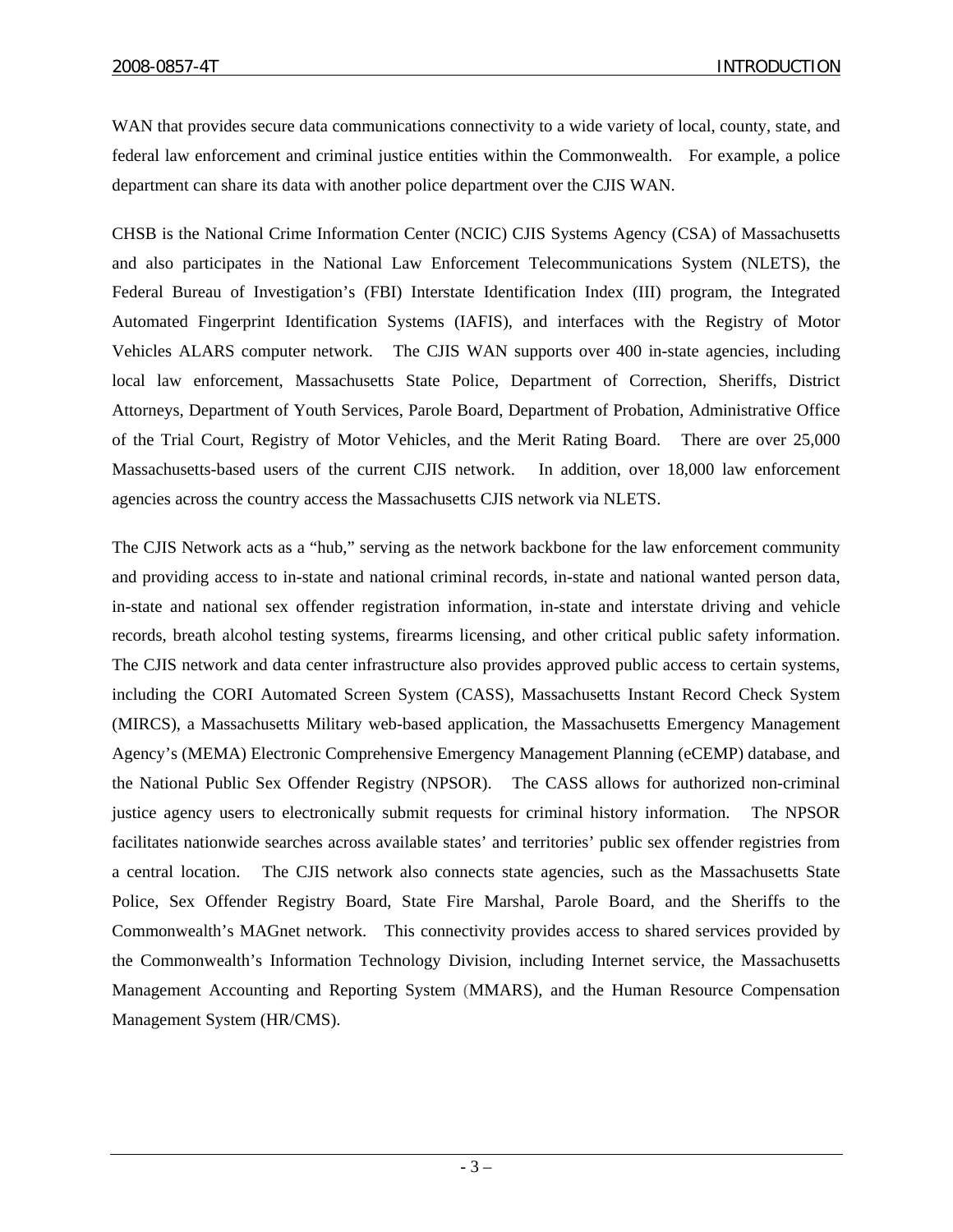We performed an assessment of the functional integrity of CJIS and requirements for upgrading the system in order to ensure the accuracy and completeness of the criminal history records. Our examination also focused on a review of selected internal controls over CJIS, specifically physical security and environmental protection controls over IT resources at CHSB's computer operations and administrative office, system access security, program change control, and on-site and off-site storage of computer-related media. In association with our review of access security we also performed a review regarding the adequacy of controls in place to protect the integrity and confidentiality of personally identifiable information contained in the CJIS database.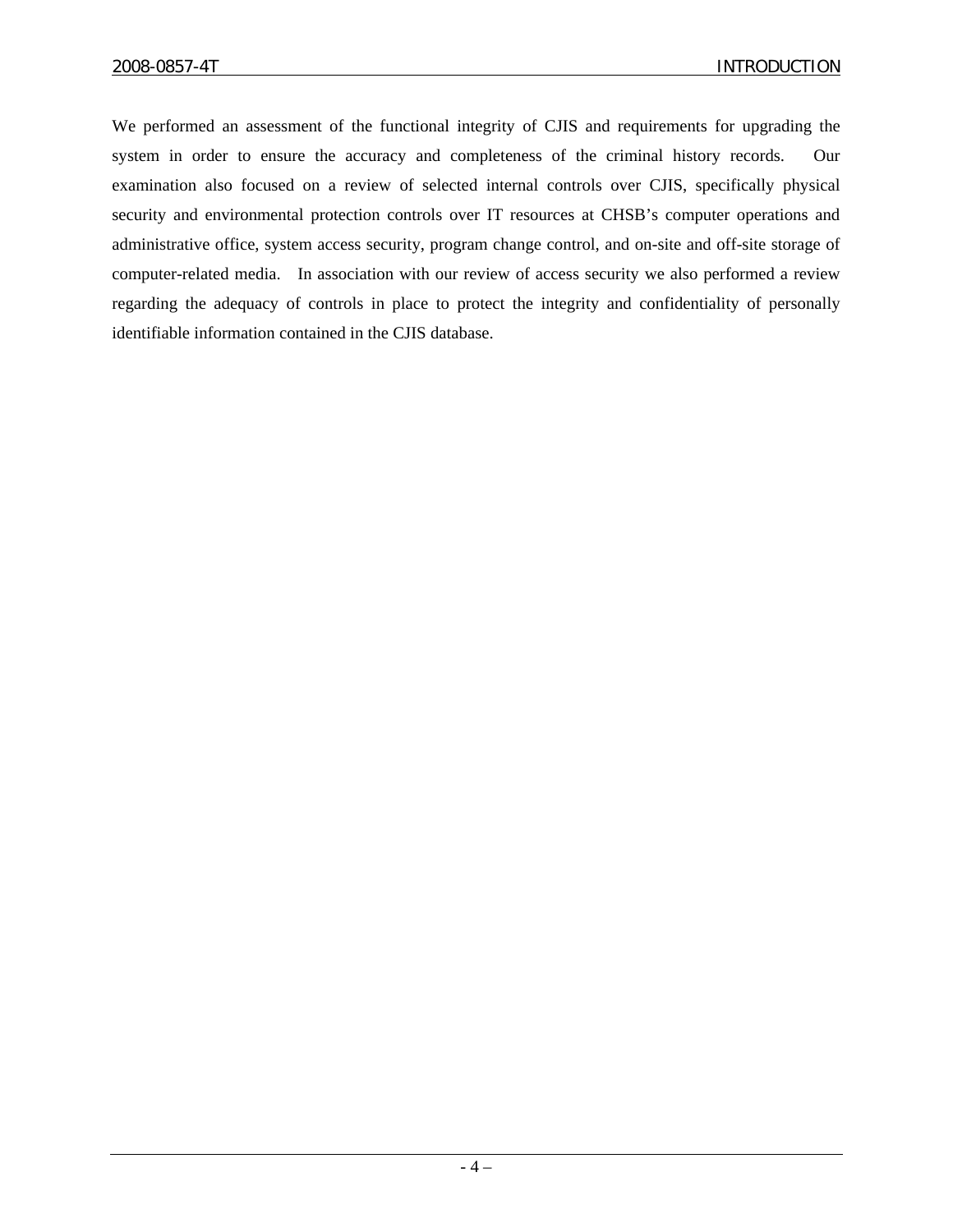## **AUDIT SCOPE, OBJECTIVES, AND METHODOLOGY**

#### **Audit Scope**

In accordance with Chapter 11, Section 12, of the Massachusetts General Laws, and at the request of the Secretary of the Executive Office of Public Safety and Security, we performed an information technology (IT) general controls examination of IT-related activities at the Criminal History Systems Board (CHSB) for the period July 1, 2006 through October 31, 2008. The audit was conducted from May 2, 2008 through October 31, 2008. Our audit scope included an assessment of the plans in place to upgrade the current Criminal Justice Information System (CJIS). Our audit scope also focused on the functionality of CJIS and determined whether modifications were warranted and resources were available to establish the necessary infrastructure for improving the system in order to ensure the accuracy, completeness, and confidentiality of the criminal history records. Our audit scope also included a general control examination of internal controls related to the organization and management of IT activities and operations, physical security and environmental protection over CHSB's IT infrastructure, program change control, system access security, inventory controls over computer equipment, and on-site and offsite storage of backup magnetic media.

#### **Audit Objectives**

Our primary audit objective was to review the current CJIS and to assist CHSB in determining whether its planned upgrade of the system to an integrated enterprise-based system had sufficient merit to meet the operational and business requirements of CHSB. We determined whether adequate controls were in place to provide reasonable assurance that CJIS would be safeguarded and available when required. We sought to determine whether appropriate security controls were in place and in effect to provide reasonable assurance that only authorized parties could access IT resources and automated systems.

We determined whether CHSB's IT-related internal control environment, including policies, procedures, practices, and organizational structure, provided reasonable assurance that IT-related controls were in place and in effect to support business functions. Our audit objective regarding IT organization and management was to determine whether IT-related roles and responsibilities were clearly defined, points of accountability were established, appropriate organizational controls were in place, and IT-related policies and procedures adequately addressed the areas under review. We also sought to determine whether CHSB had implemented IT strategic and tactical plans to assist CHSB in fulfilling its mission, goals, and objectives and whether CHSB had appointed a steering committee to oversee all IT functions.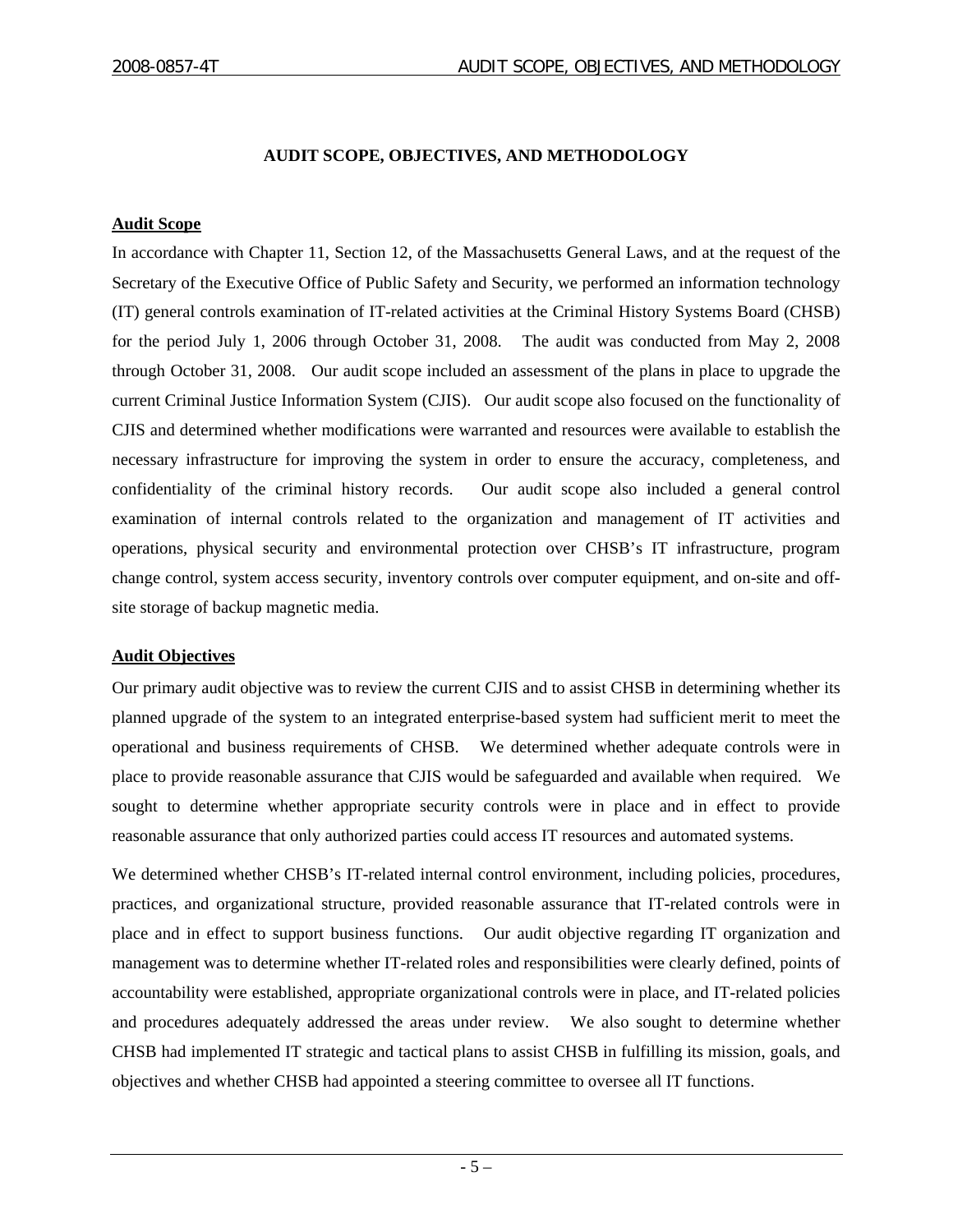We determined whether sufficient environmental protection controls were in place to provide a proper IT environment to prevent and detect damage or loss of IT resources. In addition, we determined whether adequate controls were in place to provide reasonable assurance that only authorized users were granted access to network resources, including the CJIS and other business-related office applications, and that procedures were in place to prevent and detect unauthorized access to automated systems. We also assessed the effectiveness of CHSB change controls over CJIS program files, database software, and operating system software. In addition, we sought to determine whether adequate controls were in place and in effect to provide reasonable assurance that computer equipment, including notebook computers, was properly recorded and accounted for and safeguarded against unauthorized use, theft, or damage. Lastly, we determined whether adequate procedures for on-site and off-site storage of backup media to support system and data recovery operations were in place.

#### **Audit Methodology**

To determine our audit scope and objectives, we initially obtained an understanding of CHSB's mission and business objectives. To gain an understanding of the primary business functions that were supported by the automated systems, we conducted pre-audit interviews with the managers and staff and reviewed CHSB's enabling legislation, the Executive Office of Public Safety and Security's (EOPSS) website, and selected documents, such as the "CHSB Integrated Criminal Justice Information System (ICJIS) Project," as of November 2006. Through interviews we gained an understanding of the information technology used to support CHSB's business operations. We documented the significant functions and activities supported by the automated systems and reviewed automated functions related to operations designated as mission-critical or essential. In conjunction with our review of internal controls, we performed a highlevel risk analysis of selected components of the IT environment. We developed our audit scope and objectives based on our pre-audit work that included an understanding of CHSB's mission, business objectives, and use of IT technology.

As part of our audit work, we reviewed the organization and management of IT operations that support CHSB's business functions. In that regard, we reviewed relevant IT-related and operational policies and procedures, reporting lines, and IT-related job descriptions. In conjunction with our audit, we determined whether written, authorized, and approved policies and procedures for control areas under review had been implemented. We determined whether the policies and procedures provided management and users sufficient standards and guidelines to describe, review, and comply with statutes, regulations, policy directives, and generally accepted control objectives for IT operations and security. Regarding our review of IT-related procedures, we interviewed senior management and staff and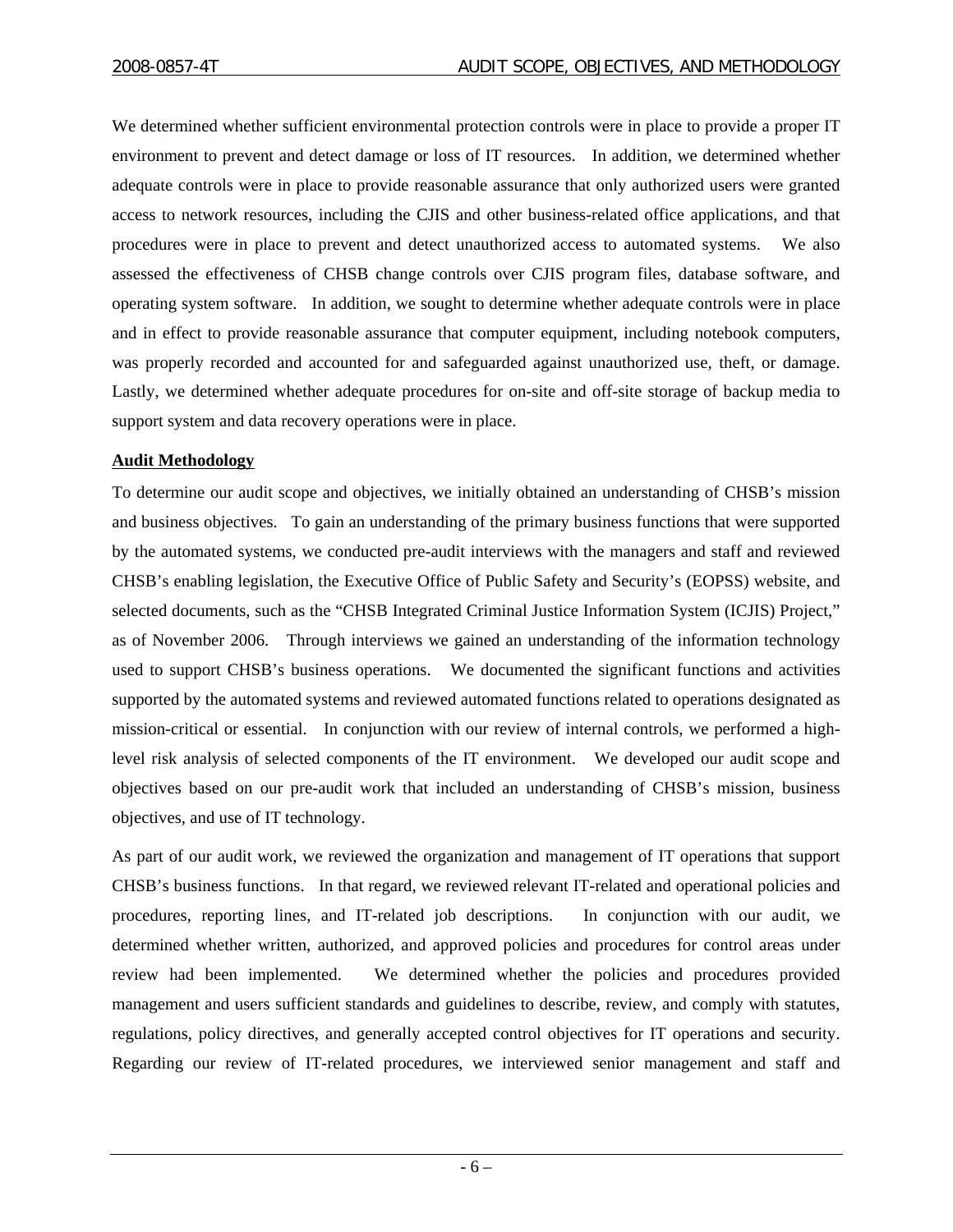completed internal control questionnaires. We reviewed the organizational structure and reporting lines of the CJIS Support Services Unit in order to evaluate span of control, unity of command, assigned functional responsibilities, and points of accountability. To determine whether IT-related job descriptions and job specifications were up-to-date and reflected current responsibilities, we obtained a current list of the personnel employed at CHSB, including their duties and job descriptions, and compared the staff list to the organizational chart and each employee's stated day-to-day IT-related responsibilities. We also obtained and reviewed an IT strategic plan prepared by EOPSS's Integrated Criminal Justice Planning Council that identified existing criminal justice information systems and recommended a strategic roadmap for the future.

We interviewed CHSB management to discuss internal controls regarding physical security and environmental protection over and within the central office, data center, and the on-site storage areas for the backup of magnetic media. We inspected the central office and the data center, reviewed relevant documents, and performed selected preliminary audit tests. To determine whether adequate controls were in effect to prevent and detect unauthorized access to the central office and data center housing automated systems, we inspected physical access controls, such as the presence of security personnel on duty, locked entrance and exit doors, the presence of personnel at the entrance point, intrusion alarms, and whether sign-in/sign-out logs were required for visitors. We reviewed physical access control procedures, such as the lists of staff authorized to access the central office and data center and magnetic keycard management regarding door locks to the central office's entrance and data center. We determined whether CHSB maintained incident report logs to record and identify security-related events, such as unauthorized entry attempts, threatening phone calls, or thefts of computer-related equipment.

To determine whether adequate environmental protection controls were in place to provide proper IT operational environments within which computer equipment and other IT resources are protected against loss or damage, we checked for the presence of smoke and fire detectors, fire alarms, fire suppression systems (e.g., sprinklers and inert-gas fire suppression systems), an uninterruptible power supply, surge protectors for automated systems, and emergency power generators and lighting installed in the central office and data center. We reviewed general housekeeping procedures to determine whether only appropriate office supplies and equipment were placed in the data center or in the vicinity of computerrelated equipment. To evaluate temperature and humidity controls, we determined whether appropriate dedicated air conditioning units were present in the data center. Furthermore, we checked for the presence of water detection devices within the data center and whether the mainframe, file servers and other computer equipment, and magnetic backup media stored on site were on racks raised above floor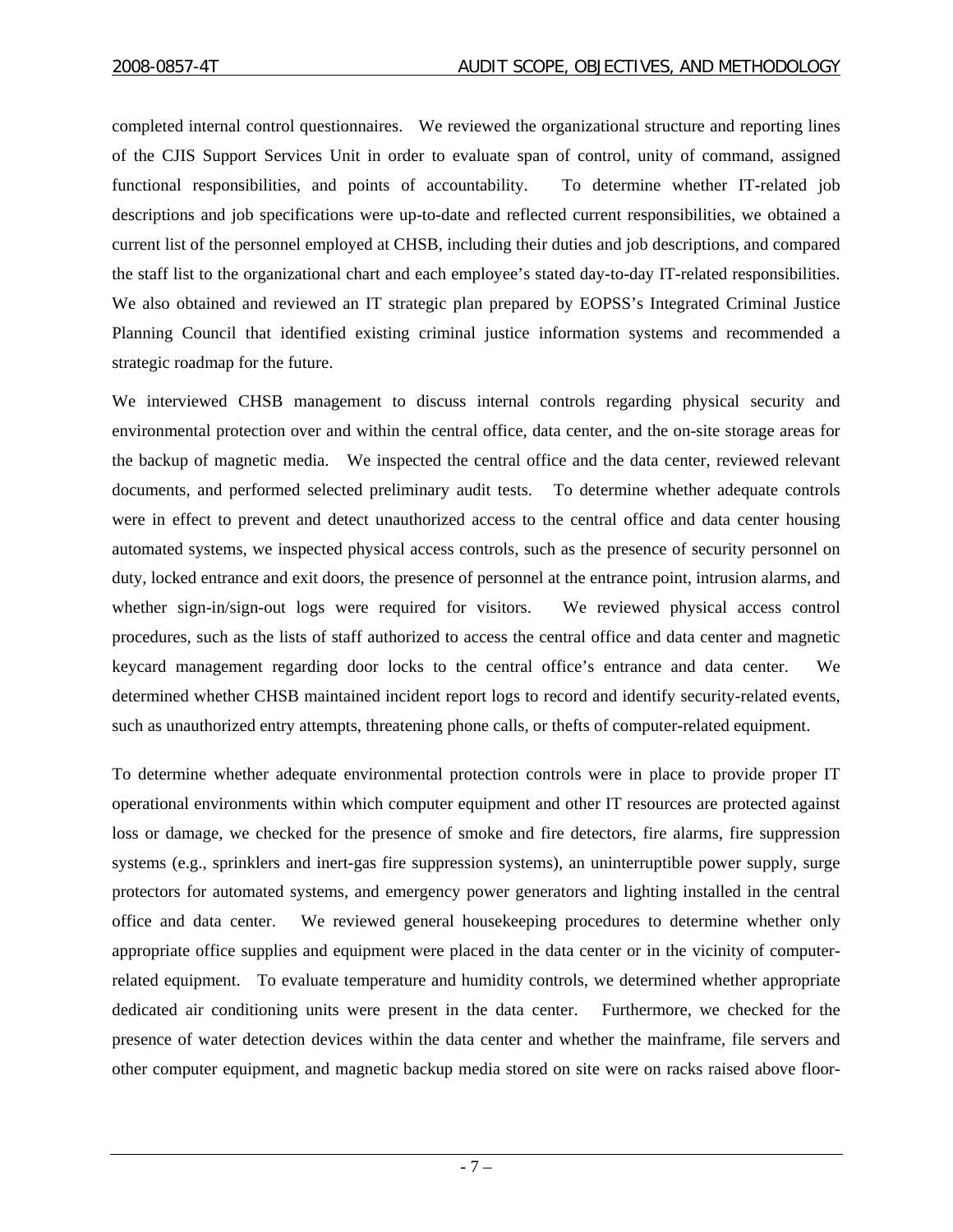level to prevent water damage. Audit evidence was obtained through interviews, observation, and review of relevant documentation including equipment maintenance and inspection records.

Regarding the effectiveness of change controls, we reviewed CHSB's policies and procedures for managing program and database changes. We determined which individuals are responsible for applying changes to the operating system and whether the work performed is reviewed by a supervisor on a periodic basis. We also examined and tested the effectiveness of CHSB's controls to ensure that only tested and authorized changes are placed into production for CJIS.

Our tests of system access security included a review of policies and procedures to authorize, activate, and deactivate access privileges to the CJIS. CJIS, which resides on CHSB's file servers, is accessed through workstations that are located at CHSB's central office and in-state and out-of-state law enforcement and criminal justice agencies. We reviewed control policies regarding logon ID and password administration and password composition, evaluated the appropriateness of documented policies and guidance provided to CHSB personnel, and interviewed employees from the CJIS Support Services Unit responsible for system access security. In addition, we reviewed control practices used to assign and grant staff access privileges to the application programs and data files. To determine whether adequate controls were in place to ensure that access privileges to the automated systems were granted to only authorized users, we reviewed and evaluated procedures for authorizing, activating, and deactivating access to application software and related data files. We determined whether all individuals authorized to access system applications were required to change their passwords periodically and, if so, the frequency of the changes. In addition, we reviewed selected access user privileges, access logs, and evidence that passwords were required to be changed on a pre-determined basis. To verify that all CHSB users of the CJIS application were current employees, we compared a system-generated user account list for CJIS users to a CHSB employee list, dated April 17, 2008. We did not test to verify whether non-CHSB personnel who are certified CJIS users were current employees of their respective agencies.

To assess the adequacy of inventory control procedures for computer equipment, we conducted an examination of CHSB's inventory to determine whether controls were in place and in effect to properly account for and safeguard IT resources. We examined policies and procedures regarding the computer equipment inventory to determine whether CHSB was in compliance with the Office of the State Comptroller's regulations regarding fixed asset control. We reviewed the current system of record to determine whether it contained appropriate data fields to identify, describe, and indicate the value, location, and condition of computer equipment. We also performed a data analysis on the inventory and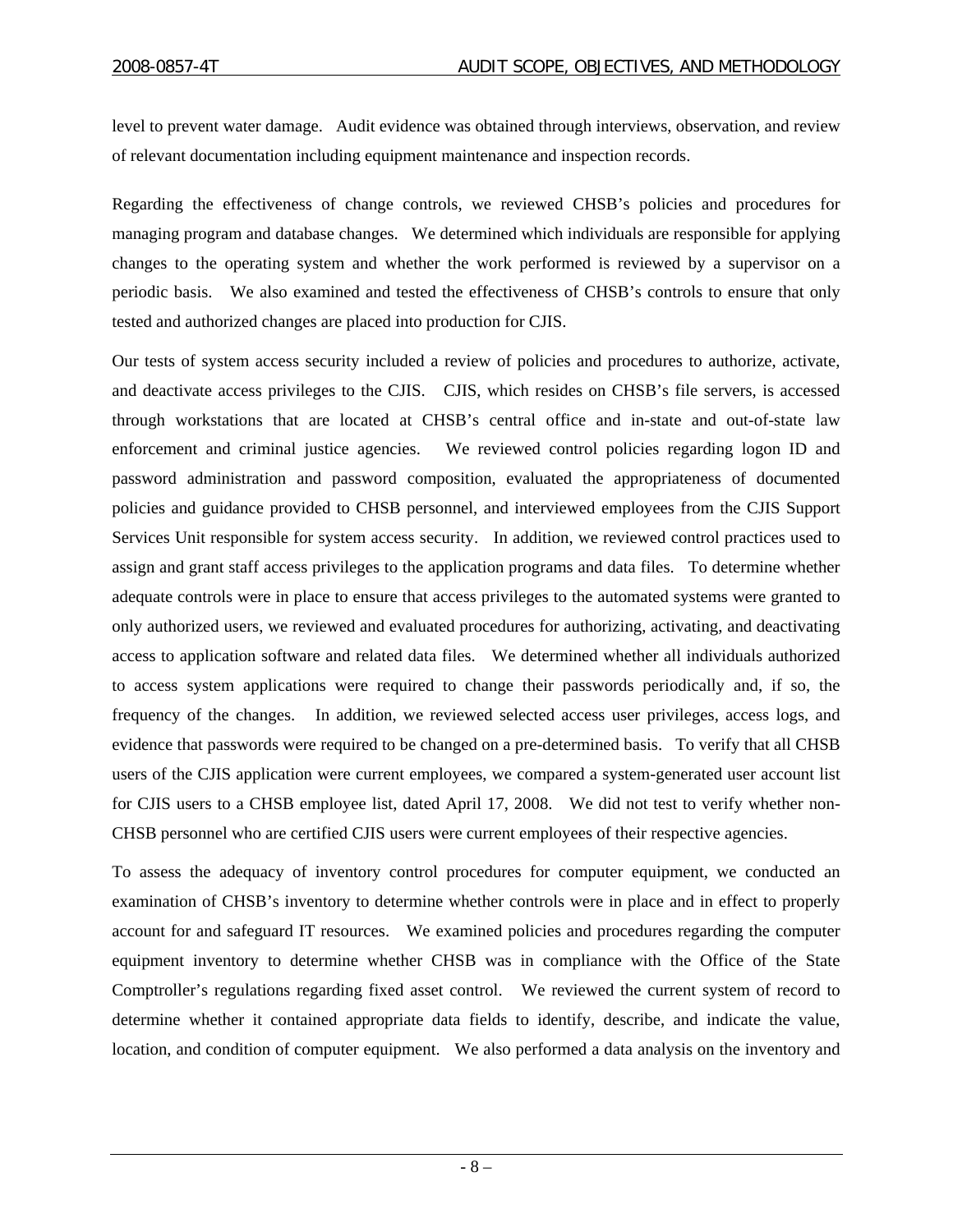made note of any distribution characteristics, duplicate records, unusual data elements, and missing values.

To confirm the existence and assess the proper recording of computer equipment, we randomly selected a sample of 71 out of 1,225 IT-related items listed on CHSB's inventory, dated May 8, 2008, to locate the equipment and compare information for identification tag numbers, location, and description to what was recorded. In addition, we selected 46 items of computer equipment from their locations and determined whether the items were properly recorded on the inventory. To determine whether selected computer hardware purchases for fiscal years 2007 and 2008 were accurately listed, we randomly selected 27 computer hardware purchases consisting of 101 items and verified whether the amounts recorded on CHSB's purchase orders and related invoices were accurately recorded on the inventory system of record. We also determined whether any computer equipment had been designated as surplus or disposed of during our audit period.

To determine whether CHSB had appropriate control practices in place and in effect to account for and safeguard notebook computers, we interviewed representatives from the CJIS Support Services. Furthermore, we reviewed the control form regarding CHSB's notebook computer equipment loan policies for employees, and requested for review CHSB's documented policies and procedures to control the assignment and use of notebook computers. We also verified whether all notebook computers listed on CHSB's system of record were locatable.

To determine whether controls were adequate to ensure that data files and software for business applications would be available should the automated systems be rendered inoperable, we interviewed the Chief Information Officer (CIO) and staff responsible for the generation and storage of backup copies of data files and software. To determine the adequacy of provisions for on-site storage of backup copies of mission-critical CJIS application and essential magnetic media at the data center, we reviewed physical security over the on-site storage location through observation and interviews with CHSB managers and CJIS Support Services personnel. We did not review Information Technology Division (ITD) backup procedures for transactions processed through the Massachusetts Management Accounting and Reporting System (MMARS) and the Human Resources Compensation Management System (HR/CMS).

To determine whether the CJIS application was supporting the mission of CHSB, we reviewed the functionality to assess whether the system was meeting user needs and if application changes were required. We also conducted interviews with a cross section of CJIS employees to gain and record an understanding of the difficulties and deficiencies with the current application system as it relates to their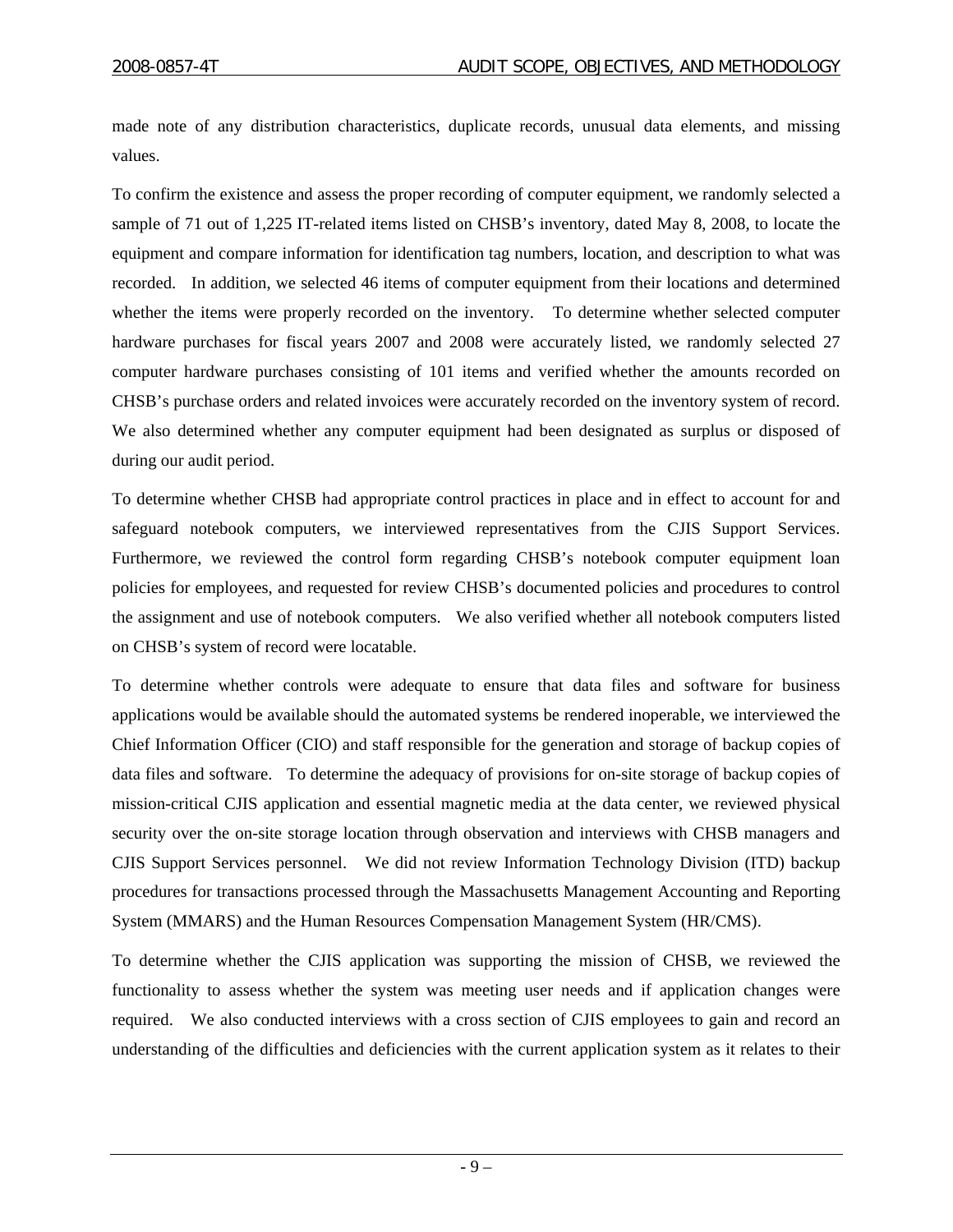particular responsibilities. We also reviewed system documentation that included narratives, flowcharts, and record layouts.

Our audit was conducted in accordance with generally accepted government auditing standards (GAGAS) issued by the Comptroller General of the United States through the U.S. Government Accountability Office and generally accepted industry practices. Audit criteria included management policies and procedures and control guidelines outlined in Control Objectives for Information and Related Technology (CobiT), as issued by the Information Systems Audit and Control Association, July 2007. Additional audit criteria included Chapter 93H of the Massachusetts General Laws; Executive Orders 412, 490, and 491; and Chapter 82 of the Acts of 2007.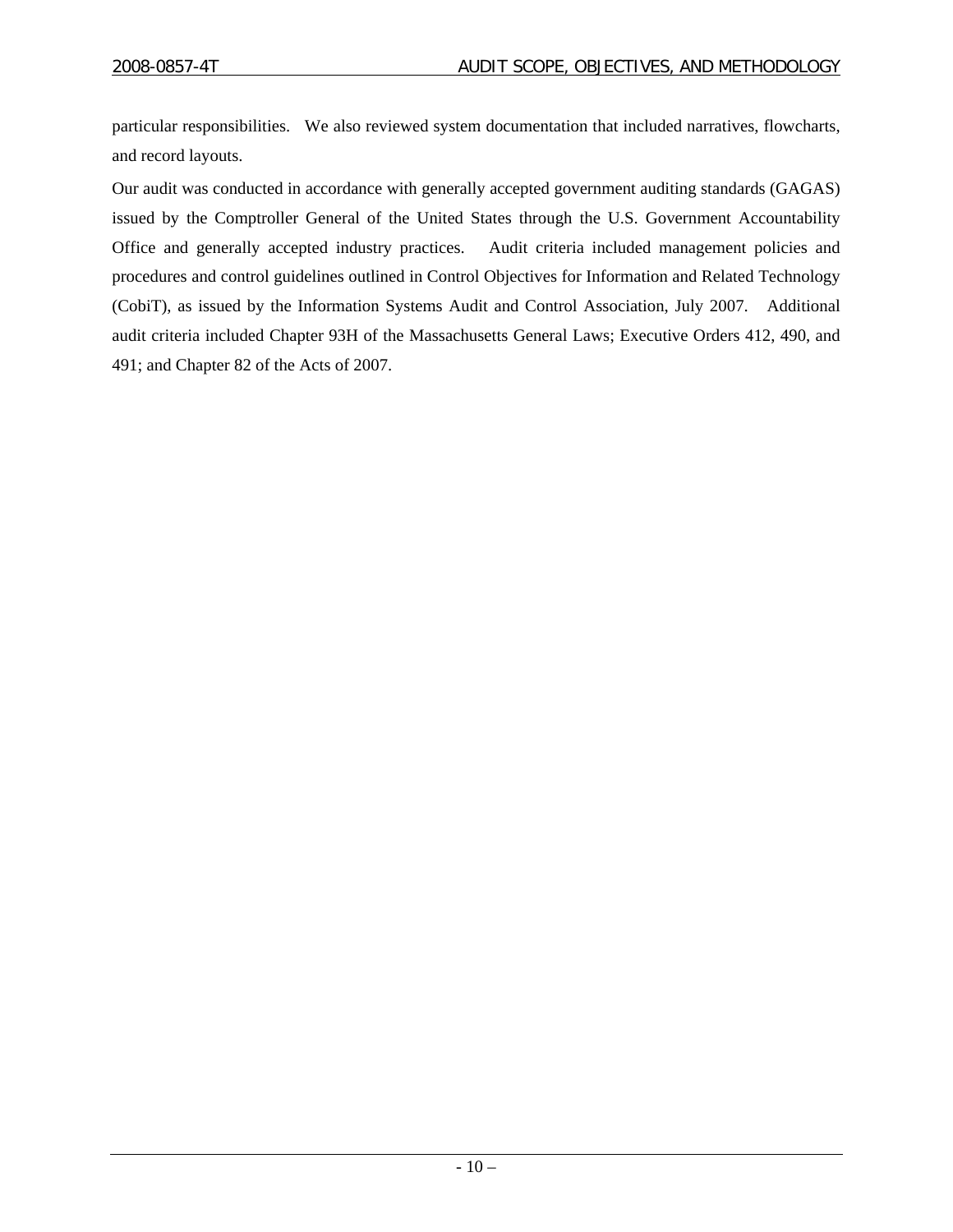#### **AUDIT CONCLUSION**

Our audit of the Criminal History Systems Board (CHSB) determined that adequate internal control practices were in place and in effect to provide reasonable assurance that control objectives would be met in the areas of IT organization and management, physical security and environmental protection controls, and on-site storage of magnetic media. However, our examination found that controls needed to be strengthened for system access security, inventory control over computer equipment, off-site storage of backup media, and program change controls. Our performance review of the Criminal Justice Information System (CJIS) indicated that the current system is not sufficiently integrated and lacks functionality to meet the needs of the criminal justice community and general public at large. Our review of CJIS revealed errors and missing data in the criminal history records database, reducing the reliability of operational programs that rely on this information. In addition, thousands of criminal fingerprint cards have not been fully processed. Furthermore, CJIS security weaknesses also place the criminal history repository at risk of unauthorized access to the system and data, which could result in sensitive and confidential information being viewed, altered, or destroyed accidentally or deliberately.

Regarding our review of the CJIS application, we found that the system is out-of-date and cannot take advantage of today's technology requiring integration to increase the quality and completeness of data, work efficiency, and ultimately public safety. Moreover, CJIS's older architecture makes it difficult for CHSB to address legislative initiatives, prevents needed database enhancements, increases the difficulty and cost of implementing secure interfaces, and significantly raises the risk of a catastrophic failure of the system. A new enterprise-based public safety and justice information system would provide management with key evaluation and monitoring tools to effectively and efficiently meet business objectives.

Regarding our review of the CJIS application, we found that the system contained inaccurate information and some records were incomplete. The errors, which were caused by data entry and system design problems, can impact the accuracy of background checks for gun purchases and work-related background checks. Currently, there is no established process for the arrest records to be matched with the court's criminal arraignment and disposition system known as the BOP. Moreover, not all individuals who are arraigned from a criminal subpoena are required to be fingerprinted by all courts across the Commonwealth. However, we found that although arraignment information had been entered into the criminal history records database, the fingerprints had not been matched to existing records. In addition, the lack of a link between the arrest data and disposition data could result in reduced accuracy of the information entered into the database.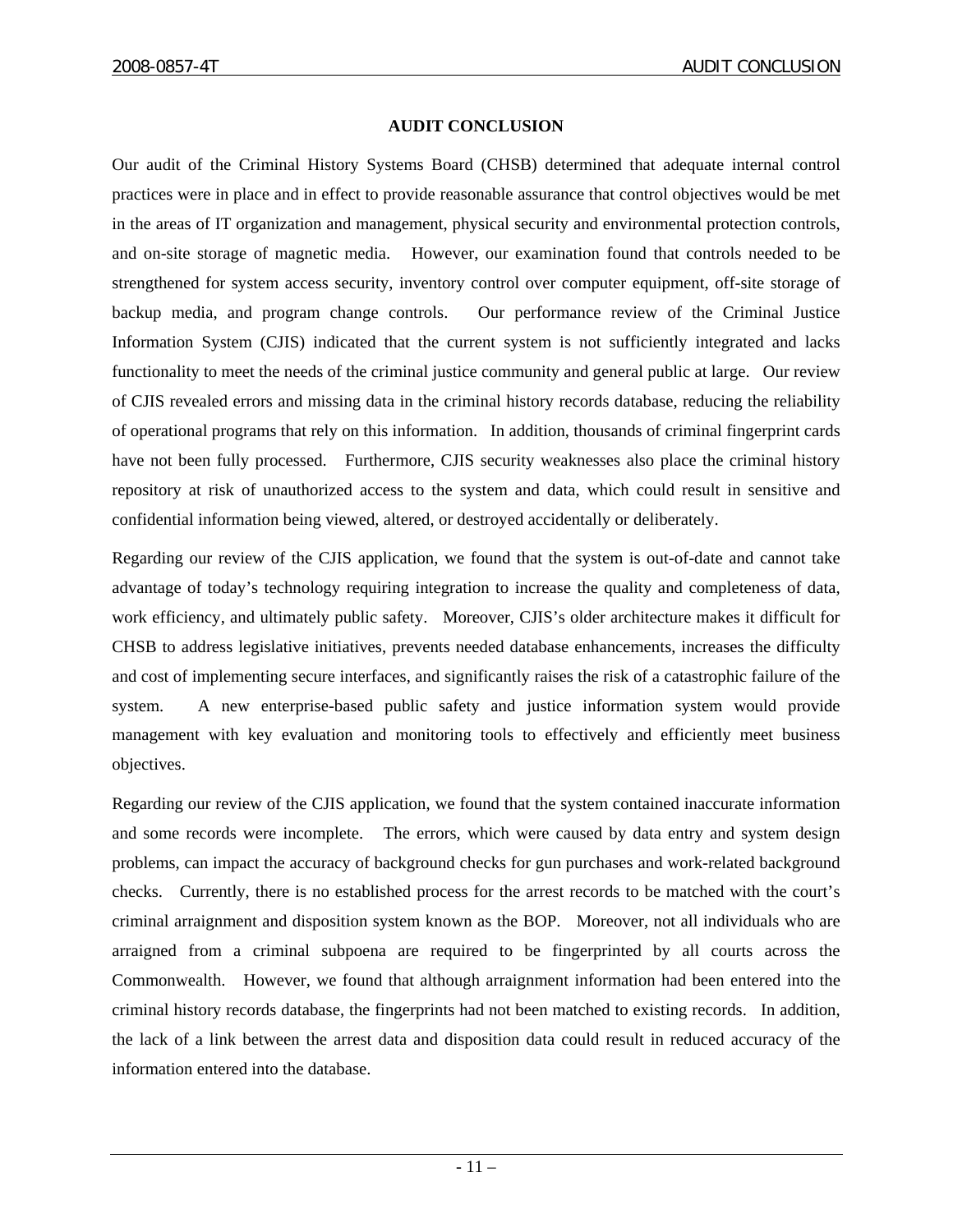Regarding our review of controls over the CJIS application data files, we found that controls need to be strengthened with regard to log history for individuals capturing CJIS information by CJIS group users operating through dedicated terminals and the monitoring of CJIS queries being performed on local celebrities. We did find that CHSB support personnel and CJIS system functionality allows for monitoring and adequate security controls for access to CJIS information from mobile law enforcement and virtual private network users. However, we found that CHSB did not have control procedures in place for the authentication of CJIS user groups who have access to the CJIS applications through the legacy mainframe terminals. We also found that CHSB did not have procedures in place to prevent and detect repeated criminal inquiries of local celebrities being made through the electronic CJIS application without an apparent work-related justification.

Our review of information technology- (IT) related organizational and management controls indicated that CHSB had a defined IT organizational structure, an established chain of command, clearly delineated reporting responsibilities, and documented job descriptions for IT staff that reflected current responsibilities. In addition, our review of IT-related planning found that CHSB had developed comprehensive strategic/tactical plans to address IT functions within the agency. With respect to the use and the safeguarding of information technology, we determined that formal policies and procedures were in existence but needed to be strengthened for off-site storage of backup media and program change control. The absence of sufficiently documented controls increases the risk that desired control practices will not be adequately communicated, administered, or enforced.

Our examination of physical security revealed that controls provided reasonable assurance that CHSB's IT resources were safeguarded from unauthorized access for the data center and central office. We found that the data center was locked and that a list was maintained of individuals who had key access to the facility. Moreover, CHSB's data center had full-time security guards on duty 24 hours per day, seven days per week, and the facility was equipped with intrusion alarms. Our examination also disclosed that the data center had restricted keycard access to only approved individuals. In addition, visitors were escorted when accessing the data center to minimize the risk of damage and/or theft of computer equipment. Our review of areas housing workstations in the central office disclosed that on-site security personnel make periodic rounds nightly to verify that all office doors are locked and secure.

We found that adequate environmental protection, such as smoke detectors and alarms, sprinkler systems, and an emergency power supply, were in place in the building housing CHSB to help prevent damage to, or loss of, IT-related resources. Our audit disclosed that the data center was neat and clean, general housekeeping procedures were adequate, and temperature and humidity levels within the room were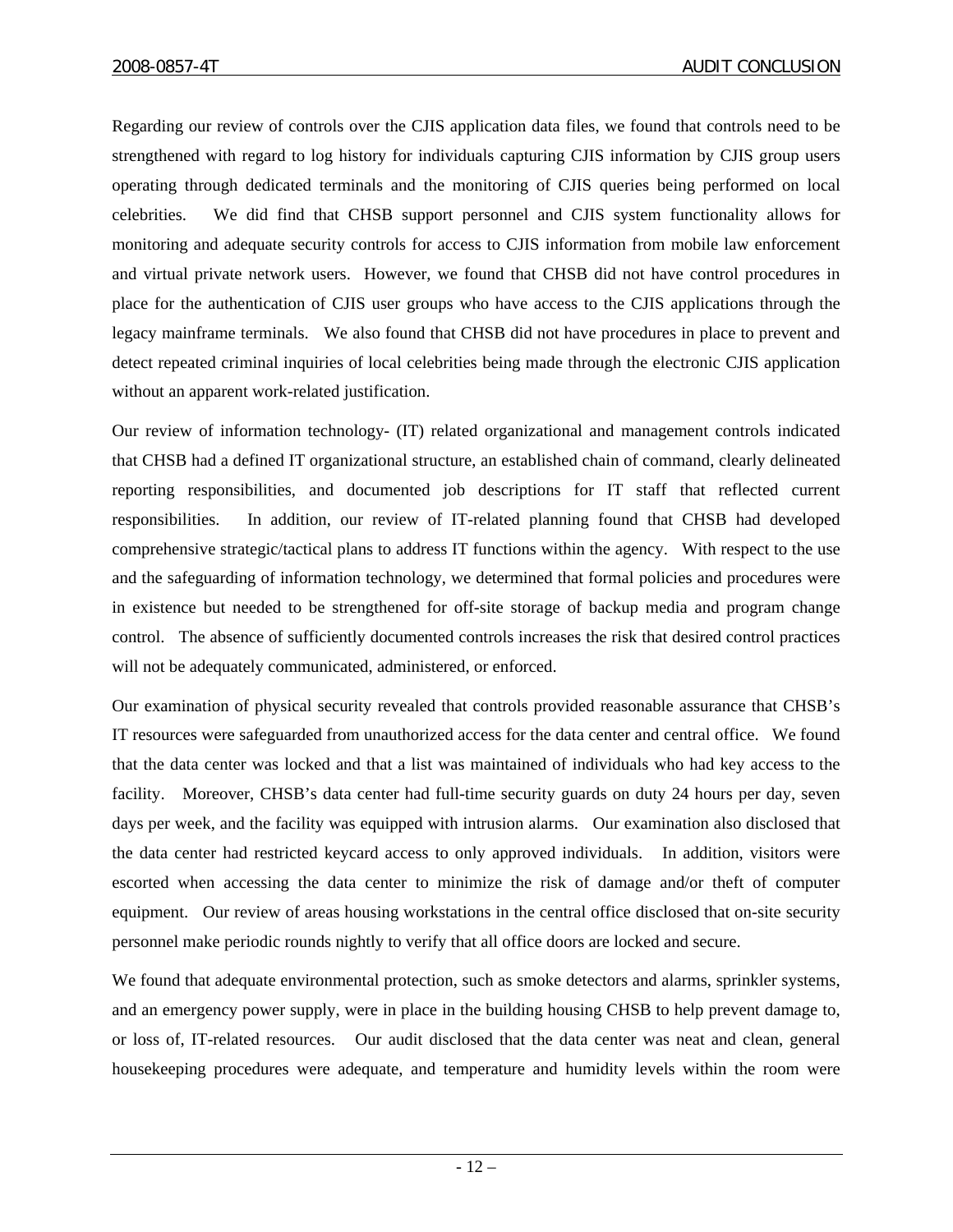appropriate. We found that an uninterruptible power system was in place to prevent sudden loss of data and that hand-held fire extinguishers were located within the data center. Moreover, evacuation and emergency procedures were documented and posted within the data center, and, according to management, staff had recently been trained in the use of these emergency procedures.

Regarding system access security, our audit revealed that CHSB had developed and documented appropriate procedures regarding the granting of access privileges for CHSB employees to web-enabled automated systems and activation of logon IDs and passwords. Regarding procedures to deactivate CHSB employee access privileges, we found that formal procedures were in place to deactivate access privileges for users no longer authorized or needing access to the automated systems. However, adequate password controls, designed to prevent unauthorized access to computer data, have not been implemented for the CJIS legacy application. We found that user IDs and passwords were not assigned in order to gain access to a large selection of data files within the CJIS application, and users were allowed to click on a workstation icon and gain access to many sensitive data files.

Our audit revealed that CHSB could not provide reasonable assurance that the inventory system of record for computer equipment could be relied upon, since a complete annual physical inventory and reconciliation was not being performed to assist in verifying the accuracy, completeness, and validity of the inventory record. The absence of a reliable inventory of computer equipment hinders CHSB's ability to properly account for IT resources, evaluate the allocation of equipment, identify missing equipment, and meet IT configuration objectives. Our analysis disclosed that the inventory record did not contain essential information regarding historical cost, date of purchase, installation date, and life cycle status. Our audit test of the inventory record disclosed that of the 71 randomly selected IT assets, 50 items could not be located. Also, we selected 46 items at various locations and found that 24 of these assets were not recorded on the master inventory list. As a result, CHSB could not provide reasonable assurance of the integrity of its inventory system of record for computer equipment.

Our audit also revealed that, contrary to sound business practices, CHSB did not maintain off-site storage for backup tapes for its critical CJIS data files. CHSB management should find a secure off-site location to store its backup computer-related media.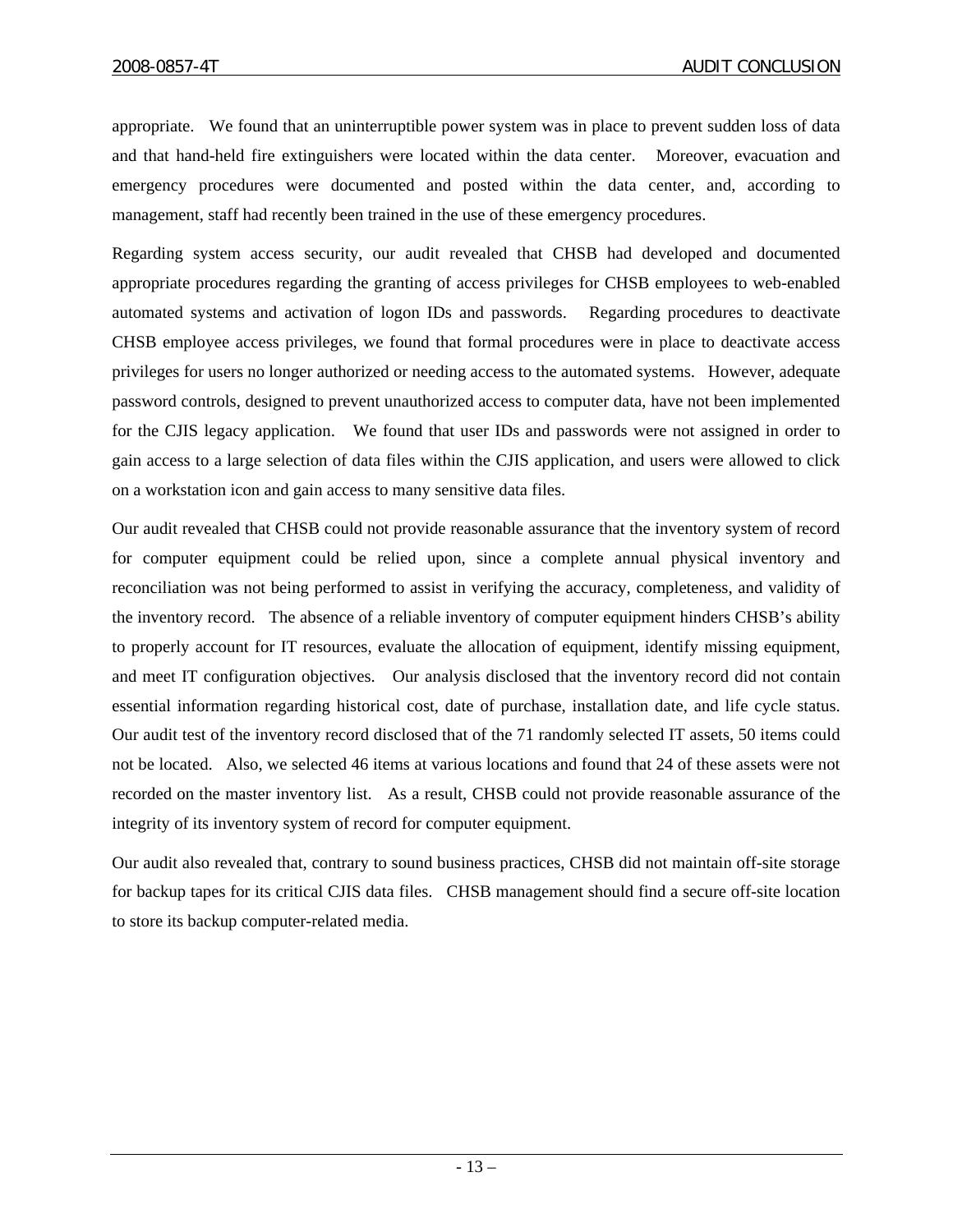## **AUDIT RESULTS**

## **1. Criminal Justice Information System**

Our review revealed that the mission-critical Criminal Justice Information System (CJIS), which was initially installed over 25 years ago to modernize criminal case records, is not meeting the business needs of Criminal History Systems Board (CHSB) users, the criminal justice community, or the general public at large. CHSB's current CJIS legacy application is out-of-date and cannot take advantage of today's technology to increase data quality and completeness, operational efficiency, and ultimately public safety.

A non-integrated criminal case management system hinders CHSB's ability to fulfill its business objectives, increase inter-agency collaboration, and more importantly, keep current with federal requirements surrounding criminal records history. CJIS's older architecture makes it difficult for CHSB to address legislative initiatives, prevents needed database enhancements, increases the difficulty and cost of implementing secure interfaces, and significantly raises the risk of a catastrophic failure of the system. Additionally, because of the older and proprietary features of this system, support personnel are not readily available in the marketplace, further increasing the cost maintenance and risk of system failure.

Our audit found that the most effective and value-driven solution of whether to modify or replace the current system would be to invest in a new CJIS application and supporting technology. A comprehensive enterprise-based criminal case management system would help substantially by improving the flow of information among criminal justice agencies and creating an environment for sharing critical information at key decision points throughout the justice process.

Our review of the current CJIS application revealed deficiencies in the system's functionality and security. We found that the CJIS application does not have the capability to track criminal record histories on a real-time basis or provide a complete life cycle of a criminal case through its various stages in different agencies without duplication of data collection, data entry, and storage. Our audit also revealed inaccurate information in the criminal history records database, reducing the reliability of public safety decisions that rely on this information. We determined that CHSB was well aware of the operational deficiencies of the CJIS application and had taken appropriate steps to initiate the process of acquiring a new system. However, due to a lack of funds and, possibly, an inadequate focus on continued development of enterprise-based systems within the Commonwealth, a new application system had not been acquired and implemented at the end of our audit.

In the 1980s a "modern" CJIS was purchased by the Commonwealth for the storage and retrieval of criminal history record information, replacing most of the manual recordkeeping by various state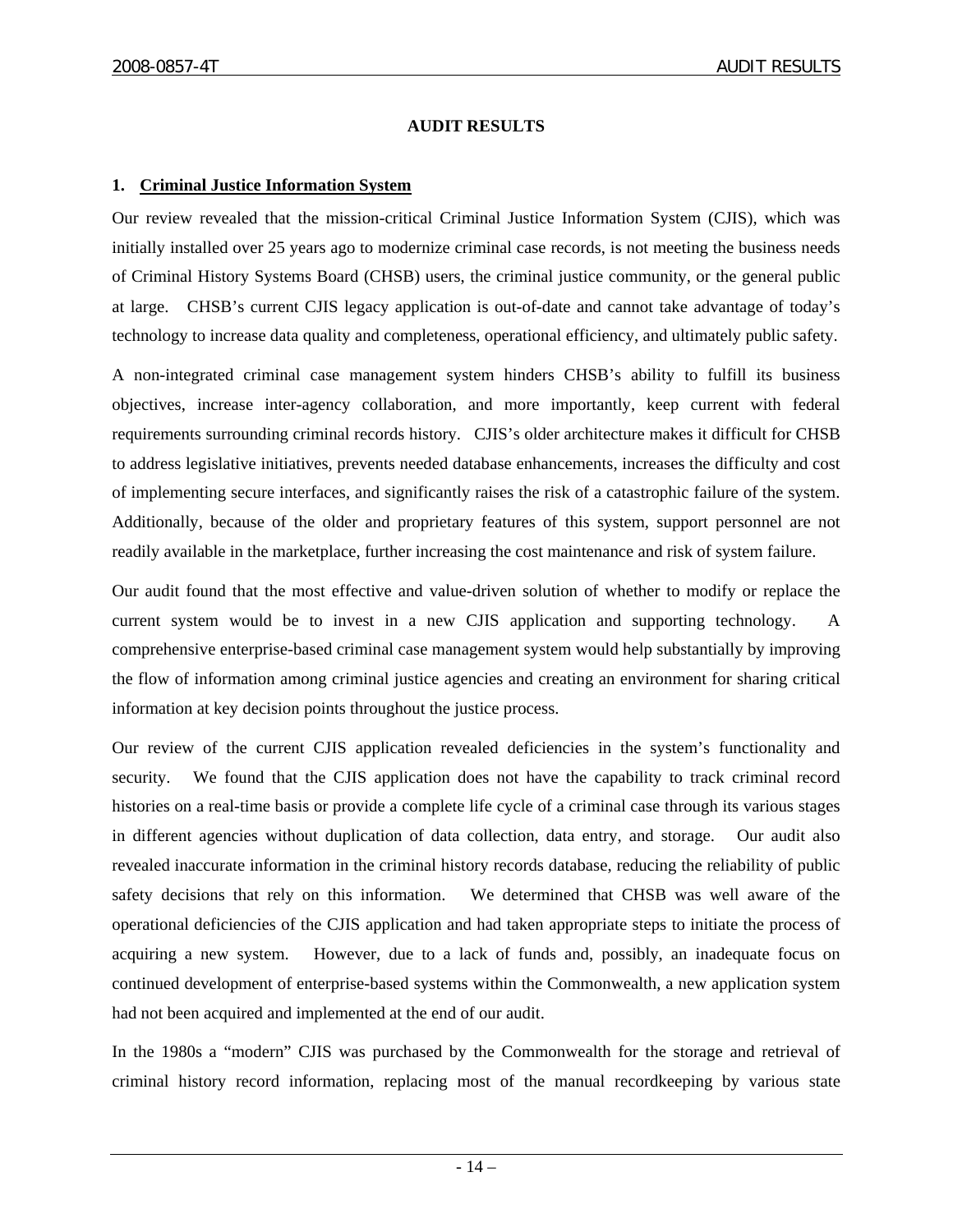agencies. Today, the CJIS application, operated and maintained by CHSB, is large, difficult, and expensive to maintain. CJIS, which was written in a fourth-generation "COBOL" computer language, requires CHSB to retain or have services to contract programmers specially trained in COBOL. As technology has advanced, COBOL became dated and replaced with more efficient programming languages, limiting the availability of COBOL programmers. In addition, over 25 years of legislative changes required continuous new and complex programming. For example, new laws and penalties for crimes necessitated revisions to a variety of system components. This required an investment of thousands of programming hours and hundreds of thousands of dollars to ensure the CJIS application was capable of receiving, sorting, storing, retrieving, and delivering data as mandated by law.

There have been significant changes in technology since the inception of the CJIS application and supporting technology infrastructures implemented. Unlike other agencies that have been able to upgrade their supporting technology, such as more powerful client servers, CHSB has maintained a less robust functionality for the CJIS application. In March 2006, the Undersecretary of the Executive Office of Public Safety and Security and CHSB management were exploring a similar move, seeking more efficient storage and retrieval of criminal history record data by forming an Integrated Criminal Justice Planning Council. This Council conducted an extensive study of existing criminal justice information systems and recommended a strategic roadmap for the future. This "strategic roadmap" identified the CJIS modernization as a "critical path and essential foundation for the development of the integrated information sharing system."

This new application would replace CJIS with an enterprise-based public safety and justice information system that would provide management with key evaluation and monitoring tools to effectively and efficiently meet business objectives. CHSB management had also indicated through an investment brief in April 2008 to the Commonwealth's Information Technology Division that the new application "provides the foundation to build, deliver, and maintain an effective and efficient enterprise public safety and justice information system by establishing fingerprint-supported records and linking the offender's identity to the criminal history record; improving the accuracy and readability of the criminal record and providing up-to-date dispositions." We also determined that within the new IT Bond Bill IV, CHSB has been allocated a cumulative total of \$59 million over a four-year period. The initial outlay of \$8.6 million for fiscal year 2009 will be used in order to modernize the existing CJIS application and associated IT infrastructure. However, at the close of our audit, we determined that CHSB had not obtained the initial \$8.6 million in first-year funding to develop and implement the new system. Access to the funds has been delayed because of the current fiscal crisis within the Commonwealth. As a result,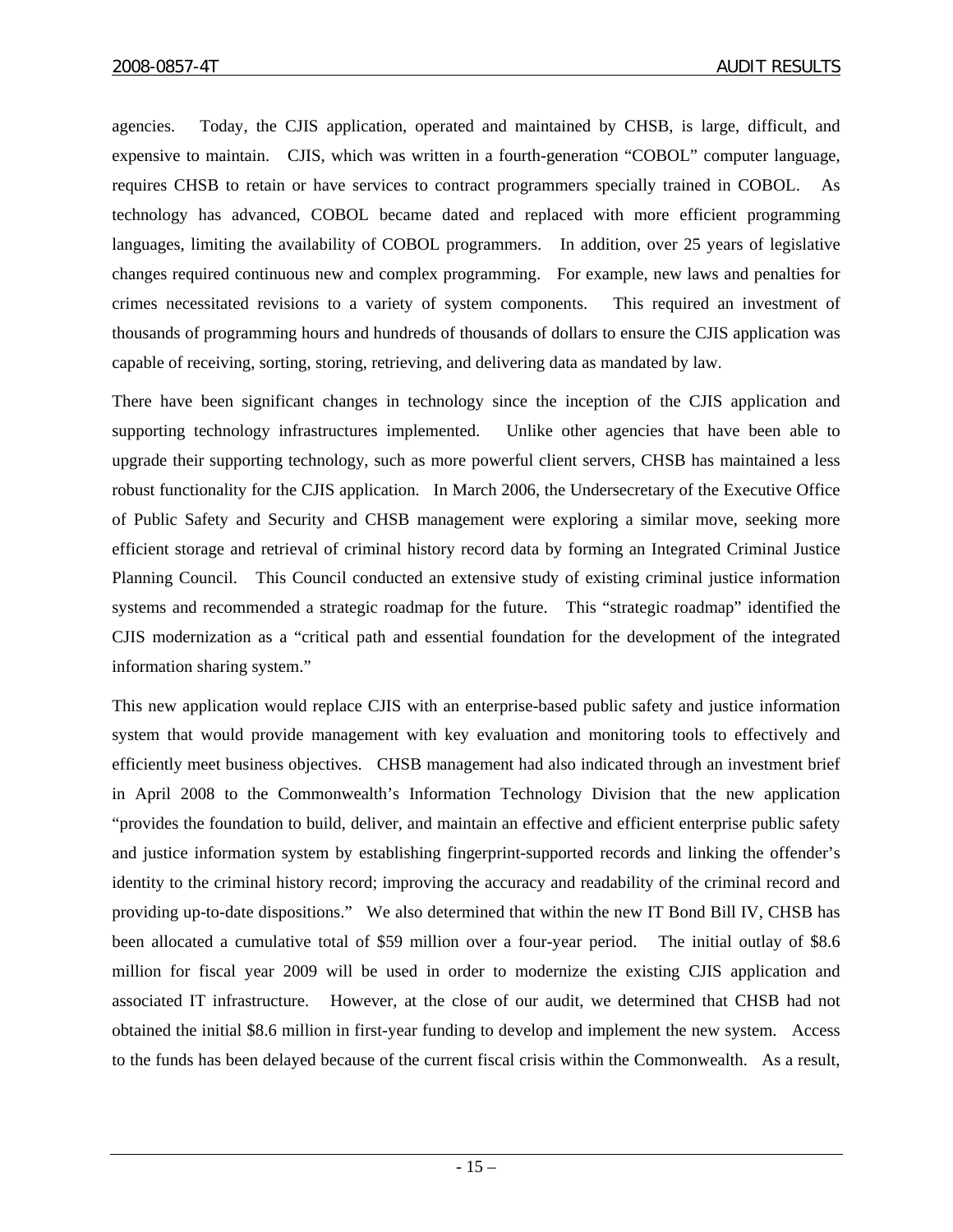the safety and welfare of the public and criminal justice stakeholders continues to be jeopardized until a system is implemented that captures and provides all relevant data related to criminal history records in a timely manner.

Our audit determined that the implementation of a new integrated CJIS application will involve the transfer, or "conversion," of over 25 years of criminal record history data, stored in multiple systems with different syntaxes and formats, into the new system. This conversion of millions of records will be necessary to provide continuity for government agencies that rely on historic case data. The current CJIS application also includes some incorrect data, as the outdated legacy system does not include strong safeguards to ensure that data is accurate and consistent. In redesigning the CJIS application, the goal should be to provide a faster and more user-friendly system for data entry and end users in the field, including patrol officers, prosecuting attorneys, and judges. As crime and homeland security continue to be areas of heightened public safety concern, access to timely and accurate information plays an increasingly important role in all aspects of law enforcement and criminal justice. The information should be available at an agency official's workstation, whether that workstation be a patrol car, a desk, a laptop, or a judge's bench. Users should not have to log into multiple systems or manually compile data from other systems to obtain the information needed to carry out their responsibilities. For example, with a new integrated system, a single request from a user would be capable of retrieving not only traditional Criminal Offender Record Information (CORI)/Board of Probation (BOP) report information, but also the real-time status on an individual including custody status (e.g., incarcerated, under supervision, out on bail), all outstanding warrants, restraining orders, and current conditions of release (e.g., probation, parole, or pre-trial release).

Regarding our review of the CJIS application system deficiencies related to functionality and security, we determined that the current system is unable to reconcile arrests with dispositions, use fingerprints to verify criminal history record information, reconcile all adjudicated court dispositions to specific individuals, and ensure that each individual has only one criminal history record. In addition, the current CJIS application is unable to capture or log event history information that would identify specific users of legacy mainframe terminals who were accessing confidential information or making changes to records without a legitimate work purpose. CHSB employees have also expressed frustration and concern regarding the deficiencies associated with the current CJIS application.

Arrest data is currently being submitted to the State Police Identification System, where it is entered into the State Police Arrest Record System. Disposition data is entered and maintained by the Office of the Commissioner of Probation within the Court Activity Record Information (CARI) central database. We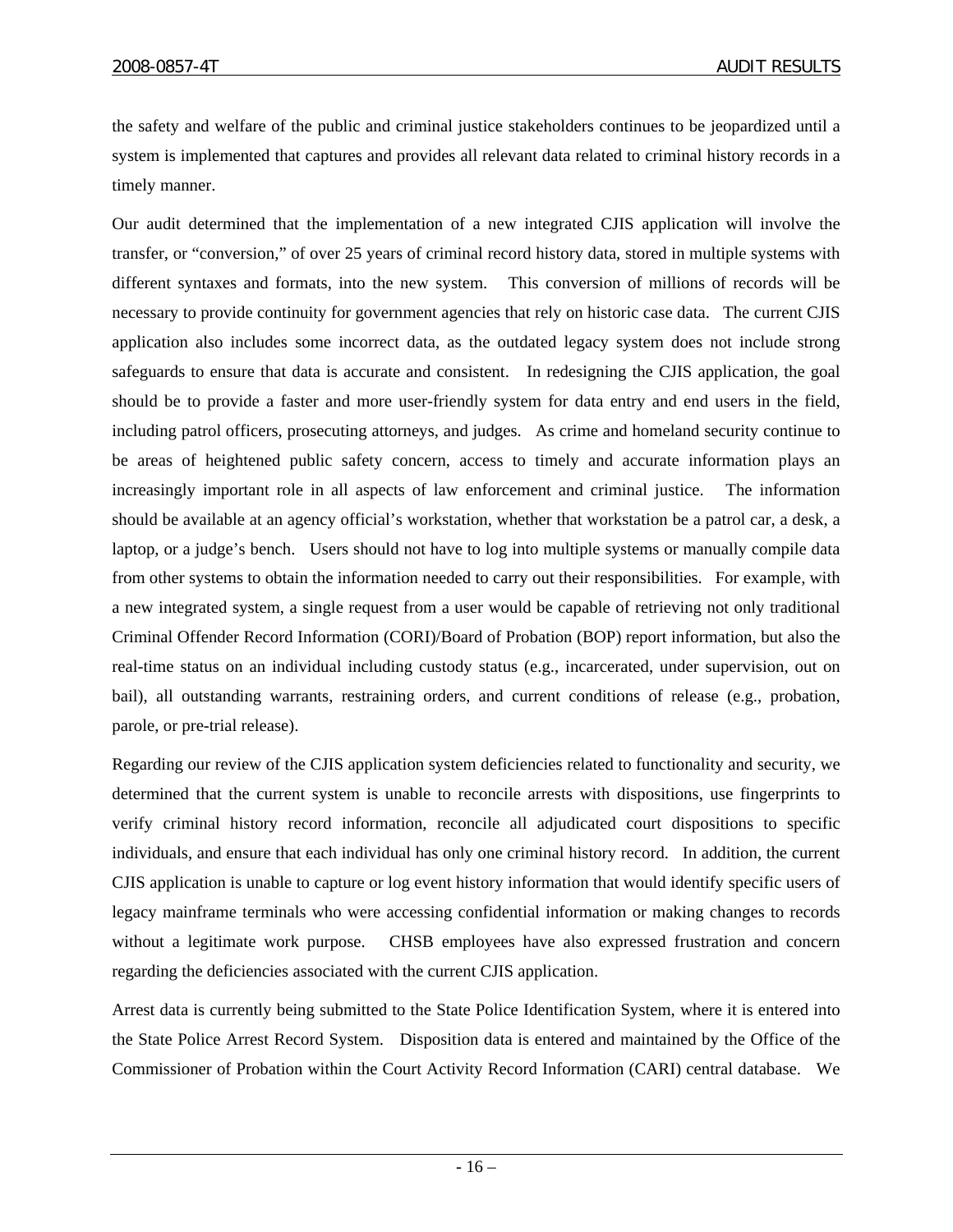determined that the CARI central database provides raw criminal history information starting with each arraignment. BOP modifies and distributes the information into a CORI/BOP report, providing information on Massachusetts court appearances that are linked to a Probation Central File (PCF) number that is used to track specific individuals. This data is then made electronically available, through a nightly batch run, to criminal justice agencies through CJIS. However, there is currently no link between the arrest data submitted to the State Police and the disposition data entered by the courts. Without the current system's ability to reconcile arrests with dispositions, CHSB is unable to ensure that that all adjudications are received, recorded, and processed by CJIS in a timely manner in order to accurately and completely reflect each individual's criminal history record.

Our audit revealed that Massachusetts is one of only two states that do not use fingerprints to verify and support criminal history record information. We determined that the BOP report within the current legacy CJIS system is unable to support fingerprints and that users depend upon less reliable methods such as name and date of birth to identify individuals. Not positively identifying individuals using unique information, such as fingerprints, can allow criminal charges to be entered into the system for the wrong person, either unintentionally as an error of data entry or intentionally when the offender gives a false name and birth date. Fingerprinting is considered a "biometric" form of identification that is unique to the individual. Use of biometric identification is an important aspect of a new CJIS system because accurate identification of individuals is key to creating accurate criminal histories. Name, race, and date of birth provide only a partial and sometimes inaccurate identification of the individual. Photographs can help identify individuals, but on their own are also not considered sufficient to establish positive identity. Fingerprints that meet national standards are already stored and available through the state's Automated Fingerprint Identification System (AFIS) and its linked Image Archive System. The system also has the capability to store mug shots using the national standard. Both systems are already linked to the current CJIS and should not pose major problems migrating interfaces to the more advanced and integrated CJIS system of the future.

Our review of the current CJIS application determined that there were significant instances where external CHSB users failed to update certain criminal history records. Our audit tests determined that individuals who were adjudicated of serious criminal acts did not always have their criminal history record updated to accurately reflect these criminal dispositions. Our review revealed 176,869 criminal court cases that were identified within the current CJIS application as arraignments without dispositions. Although the individuals associated with these court cases represent a relatively small number in comparison to the over three million individuals with a criminal history record, our audit was able to identify 38,024 (21%)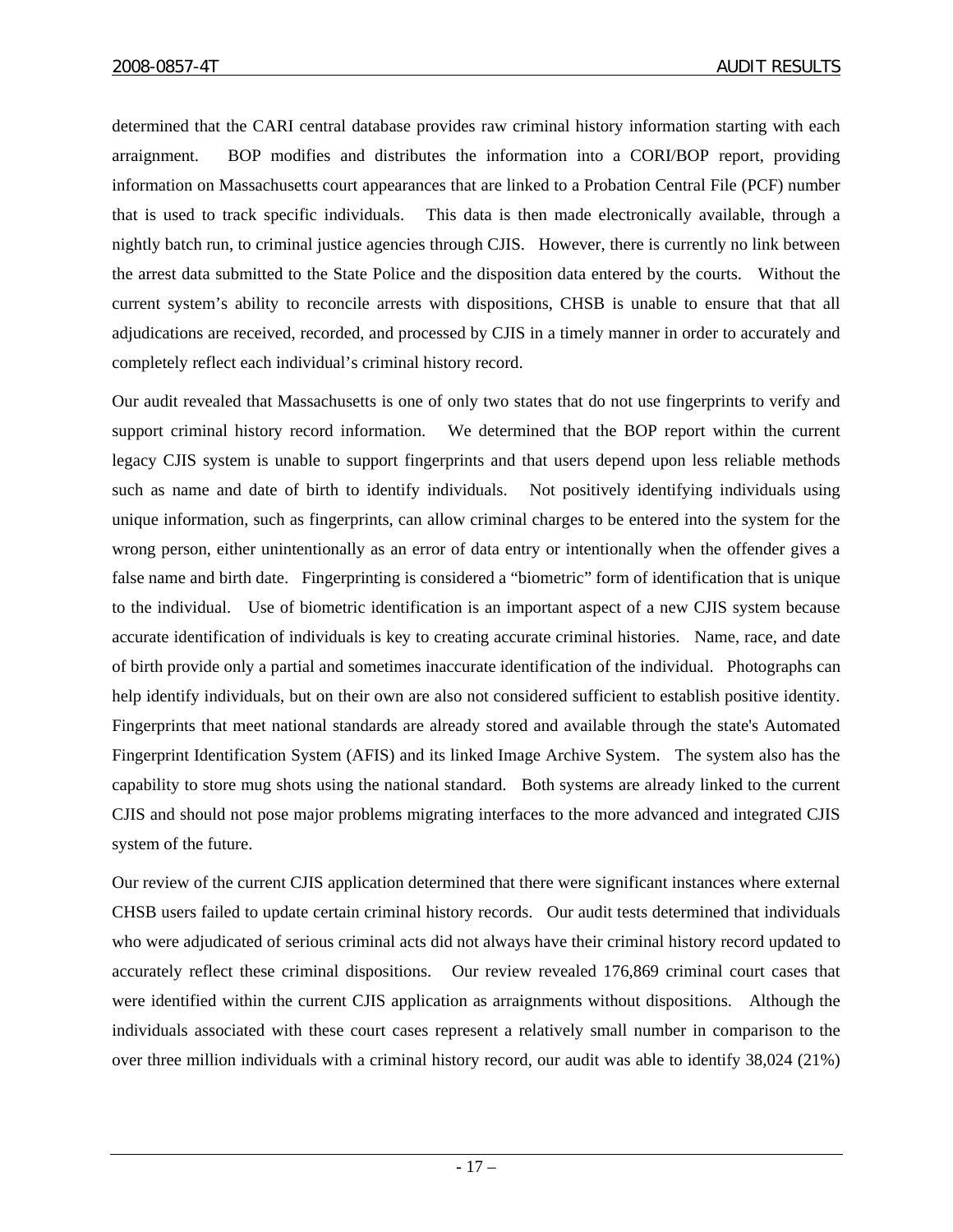that had in fact had their case adjudicated. To get an indication of the types of charges that may remain unmatched, our analysis of this sample indicated that 25% of these court cases had a felony charge ranging from murder to failure to register as a felony sex offender. Of these felony charges, approximately 72% were felony offense seriousness levels "7" through "9," which include rape, rape of a child, kidnapping, manslaughter, and vehicular assault in a reckless manner. The failure to match a disposition with an incident on a CORI/BOP report can mean that criminal histories stored in CJIS are inaccurate and incomplete.

We also determined that CHSB should address problems with the courts, Office of the Commissioner of Probation, and law enforcement that lead to the assignment of multiple probation central file (PCF) numbers to a single offender. The PCF number that is found on a BOP report is used to track individuals. CHSB information is incomplete because some offenders have more than one PCF number. Although each offender in the CJIS system should have one unique PCF, for various reasons dispositions of persons with prior criminal histories do not always match the PCF already on file. For example, an individual may have provided a false name and date of birth upon arraignment, and the criminal record may then be falsely assigned to another person who then appears to have a criminal record. A mistaken identity can also occur when data is being entered into the system and the criminal charge being entered is mistakenly assigned to another person already in the system. The consequence of an offender having more than one PCF is that criminal history inquiries may not report complete information and in some cases causes some CORIs to be incomplete. Our audit tests were able to identify approximately 18,700 manually identified offenders with multiple PCFs. We believe that a larger group of individuals with multiple PCFs would be indicated if more detailed tests of this particular data by criminal justice agencies were completed.

Our audit revealed that there is an ongoing effort through the courts to provide more reliable data to the Commonwealth's CJIS in an electronic mode through the use of the Offense-Based Tracking Number (OBTN) system. This system generates a number, or OBTN, and is assigned by a police department to an arrest record at booking when fingerprints are taken. As a particular criminal event moves through the system, from the police to the courts, each subsequent agency records the number and adds information. The OBTN system helps ensure that all information entered into a criminal record is linked from the original arrest data to the court's disposition data and the individual's fingerprints. Adopting this new system will help address many of the issues raised around mistaken identity and inaccurate report information. The redesign of the new CJIS will make this implementation of automated submission and update more effective by improving the ability to electronically link arrest, disposition, and correctional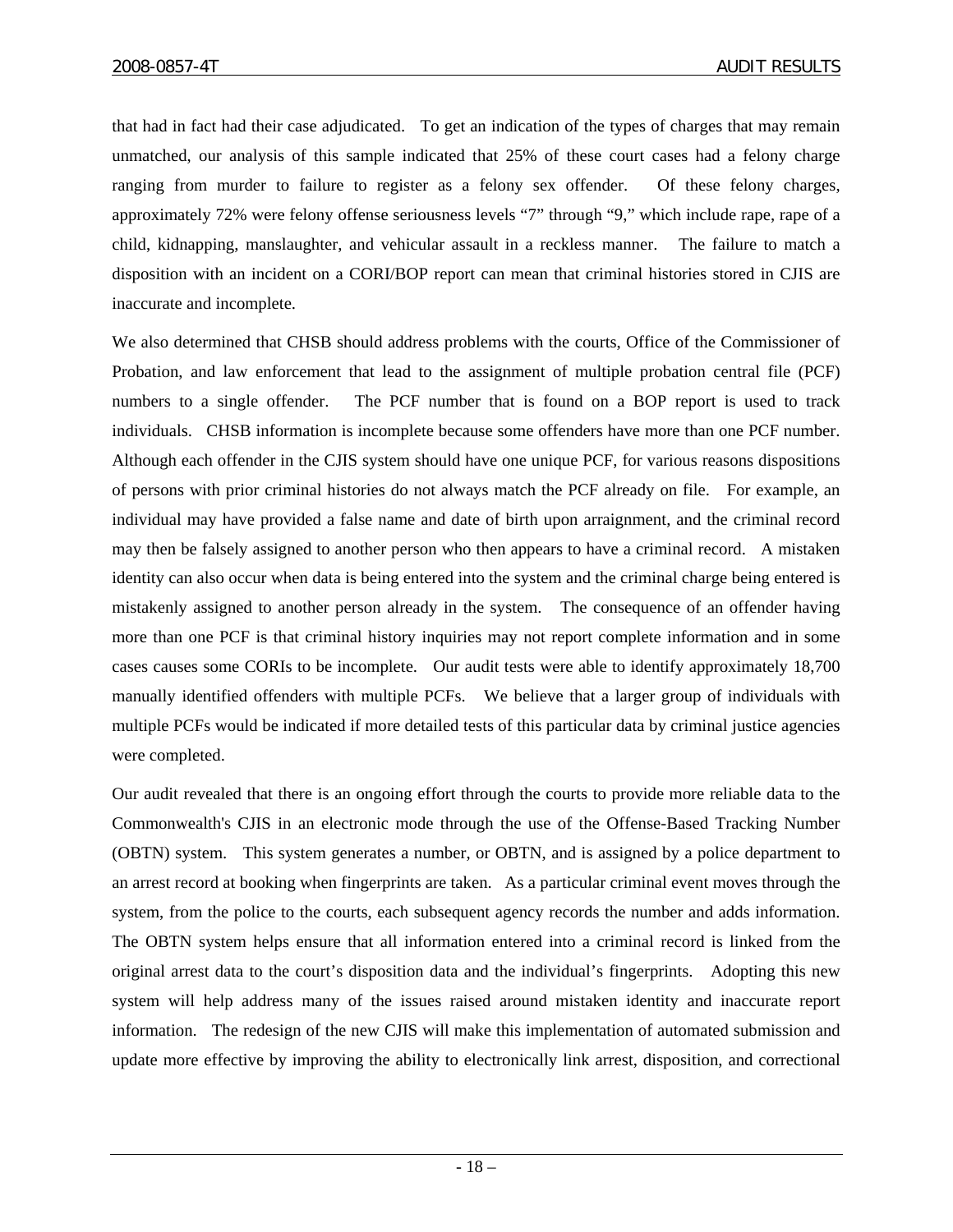data at the individual charge level. The new OBTN could address this issue since fingerprints would be attached to offender records.

We also found that the CJIS application lacked sufficient security controls to ensure that proper authentication for specific users and active monitoring of all users was in place to make certain only authorized and required queries were being performed of criminal history records. According to CHSB management, the age of the application has made it difficult to implement any important program changes, including enhancing security controls of specific users or providing an audit trail to detect any user changes to criminal history records. (See Audit Result No. 2.)

It is important that CJIS reflect complete criminal histories because this database is used by all criminal justice agencies for a wide variety of purposes. For example, detectives use this information when conducting investigations; District Attorneys need complete and accurate histories to make decisions on filing charges, particularly charges related to habitual offenders; Probation officers use criminal histories to develop pre-sentence investigation reports for the courts; and Department of Correction (DOC) staff use criminal histories to determine an inmate's proper identification and custody classification. In addition, complete and accurate data is needed to properly conduct background checks related to gun purchases, childcare and teacher licensing, and employment screening. A disposition on a BOP report makes it less likely that a person will be wrongfully denied or permitted a gun purchase or employment opportunity based on incomplete information.

# **Recommendation**:

We recommend that CHSB management continue to seek approval for funding to support the acquisition and implementation of a new application system to replace CJIS in order to reduce the risk of CHSB's computer systems containing inaccurate or incomplete data. We recommend that CHSB management seek to align use of technology with the mission, responsibilities, and goals of CHSB. The new system should be a fully integrated application that allows for future scalability to accommodate changes in laws; real-time access to current, accurate, and complete information; and security features or mechanisms that meet all current industry standards. As part of that project, CHSB should ensure that the new system provides for audit trail information for the current legacy mainframe terminal users and allows for less confusing data entry.

# **Auditee's Response:**

*The CHSB acknowledges the Criminal Justice Information System (CJIS) is a computer system with its primary applications written in nearly thirty-year old programming language running on an outdated mainframe computer hardware and operating system. Until Fiscal Year 2009, there has been no significant funding provided to the*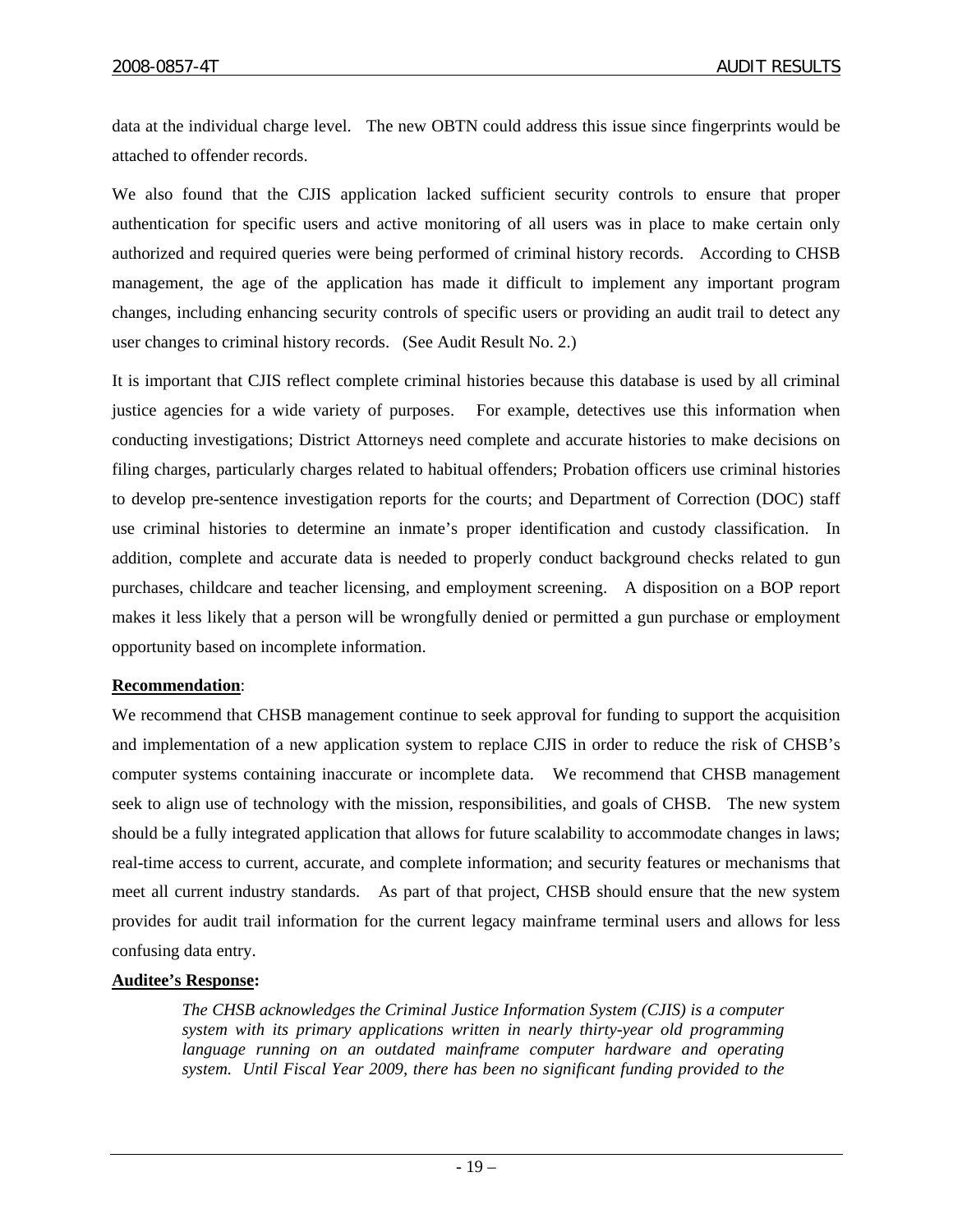*CHSB to reengineer the applications and computer systems referenced in this audit report.* 

*CHSB recently received funding from an Information Technology Bond and immediately began the process of selecting a vendor to begin replacing the computer and software infrastructure to support the modernization of the CJIS, including the reengineering and rewriting the state's criminal history system. It is anticipated the contract to replace the current CJIS will commence on or about April 15, 2009, pending successful contract negotiations with the vendor. The new system will meet SAO recommendations as well as established state and national standards and functionality. It is expected the modernization effort will be completed within 18-24 months from this date.*

*The CHSB is the state agency responsible for the dissemination of criminal offender record information (CORI) in the form of criminal history to the state's law enforcement and criminal justice communities as well as non-criminal justice agencies and the general public; however the generation and maintenance of the CORI record is the responsibility of the Massachusetts court system.* 

*The criminal history record known as the Board of Probation (BOP) file is a product made available to Massachusetts criminal justice and law enforcement user community via the CJIS application using legacy mainframe computer terminals and the more recent CJIS Web application interface. The genesis of the BOP file is the nightly electronic feed from the Massachusetts Administrative Office of Trial Court (AOTC). The CHSB has no technical ability to review this file for accuracy, nor does the agency have a statutory mandate to confirm accuracy.* 

*Understanding that the accuracy of the criminal history record is paramount to the efficient operation of the criminal justice information system, the CHSB does maintain an official process to assist in the correction of the criminal history record if it is determined there are errors within the record, although it is the responsibility of the AOTC and Office of Commissioner of Probation (OCP) to update and /or correct the record. The CHSB has record correction guidelines posted to its public Mass.gov web site for individuals who seek to correct their criminal history record.* 

*The CHSB has also established an Identity Theft Index for citizens who believe their identities have been used by others and a criminal record is now wrongly associated to them. Citizens may contact the CHSB to register for this service. If it is determined through investigation that a criminal history record is incorrectly associated with the individual, the CHSB will work to remedy the inaccuracies. This program is administered by the CHSB Office of Legal Counsel.* 

#### **Auditor's Reply:**

We are pleased management has resolved the delay in funding and has secured the necessary resources to develop and implement a new system. Since the resources necessary to proceed have been made available to replace CJIS, continued due diligence will need to be exercised over the system development and implementation process. The application of system development life cycle methodology, or good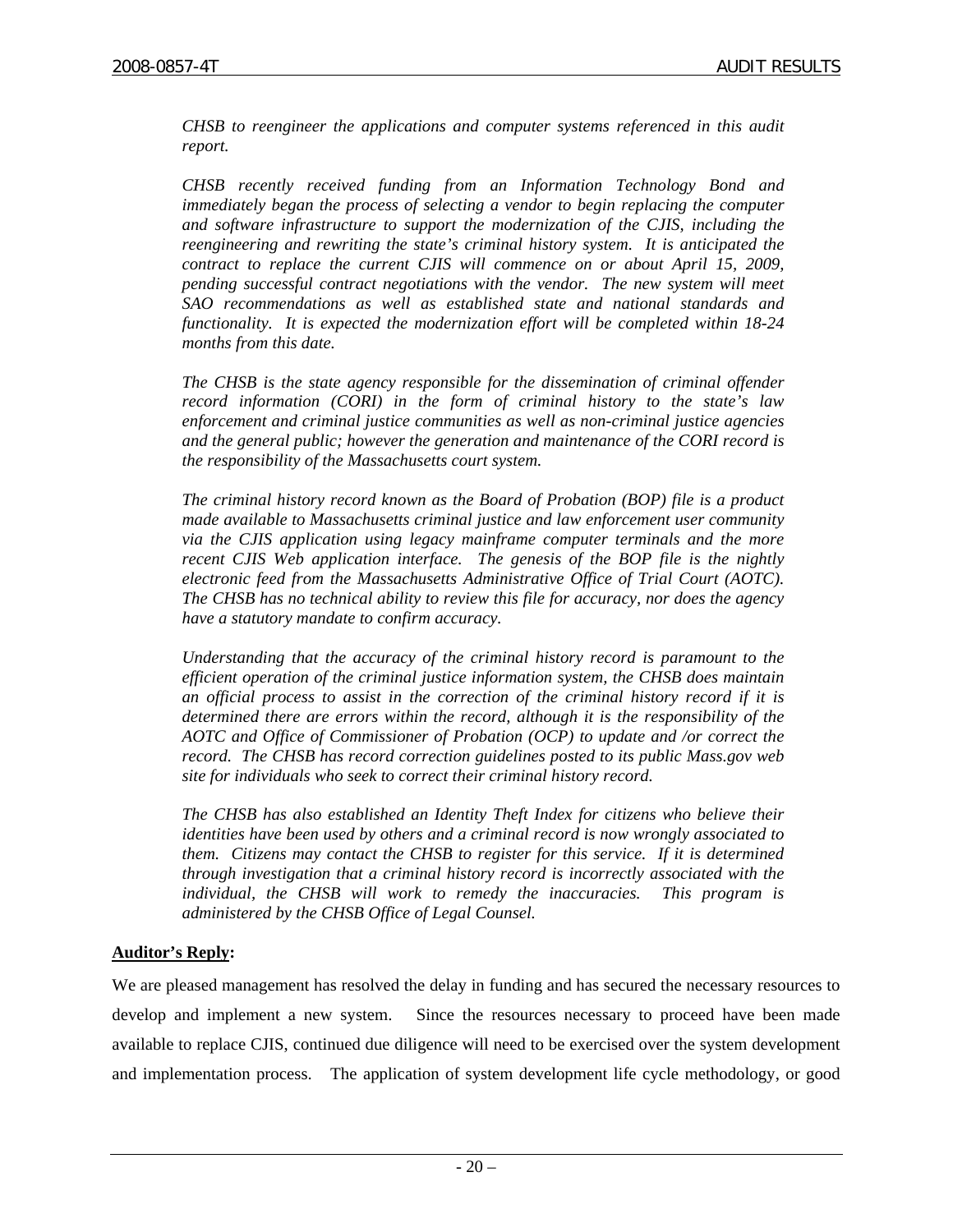project management techniques, will help ensure that that the right set of features and appropriate controls are built in, the system functions as intended, training and documentation are addressed, and development and implementation costs are minimized. We urge CHSB and the courts to engage in a collaborative effort to ensure that the CJIS application contains relevant and reliable information regarding criminal history records.

Although the final point of accountability for data reliability for the CARI system rests with the courts, CHSB is well positioned to monitor and seek remedies regarding data integrity since it is the state agency responsible for the dissemination of criminal history records to the state's law enforcement and criminal justice communities as well as non-criminal justice agencies and the general public. Consequently, we believe that CHSB and the courts have a shared responsibility to ensure adequate controls are in place regarding the reliability of criminal history records.

# **2. Access Controls over the CJIS Application Data Files**

Our audit indicated that access controls over CHSB's CJIS application data files needed to be strengthened to ensure that proper authentication and active monitoring of specific users are in place to ensure only authorized and required queries of criminal history records are being performed. Our audit revealed that the current CJIS application does not provide adequate system access security for users accessing the system from dedicated terminals at remote locations. Although our audit indicated that CHSB administrative and technical personnel, remote mobile law enforcement, and Virtual Private Network (VPN) laptop users were subject to appropriate authorization, activation, and authentication controls, access through the dedicated terminals did not require users to be uniquely identified, since access was permitted on an authorized terminal basis rather than authenticating the individual users. The system's inability to authenticate individual users or sufficiently log event history information for access through dedicated terminals inhibits CHSB from administering and evaluating access and related activities on an individual basis. Moreover, CHSB did not sufficiently monitor and evaluate the nature and type of inquiries of CJIS data files and associated information to ensure that inquiries are for "legally authorized" purposes and that other types of inquiries are "strictly prohibited." Consequently, potentially unethical activities outside of authorized usage through repeated searches and queries for unlawful activity were made on celebrities and high-profile citizens through the CJIS application without any apparent work-related justification.

CHSB is responsible for maintaining the integrity of CJIS operations and for safeguarding the personally identifiable information, or PII, as it is known, for each criminal history system record. According to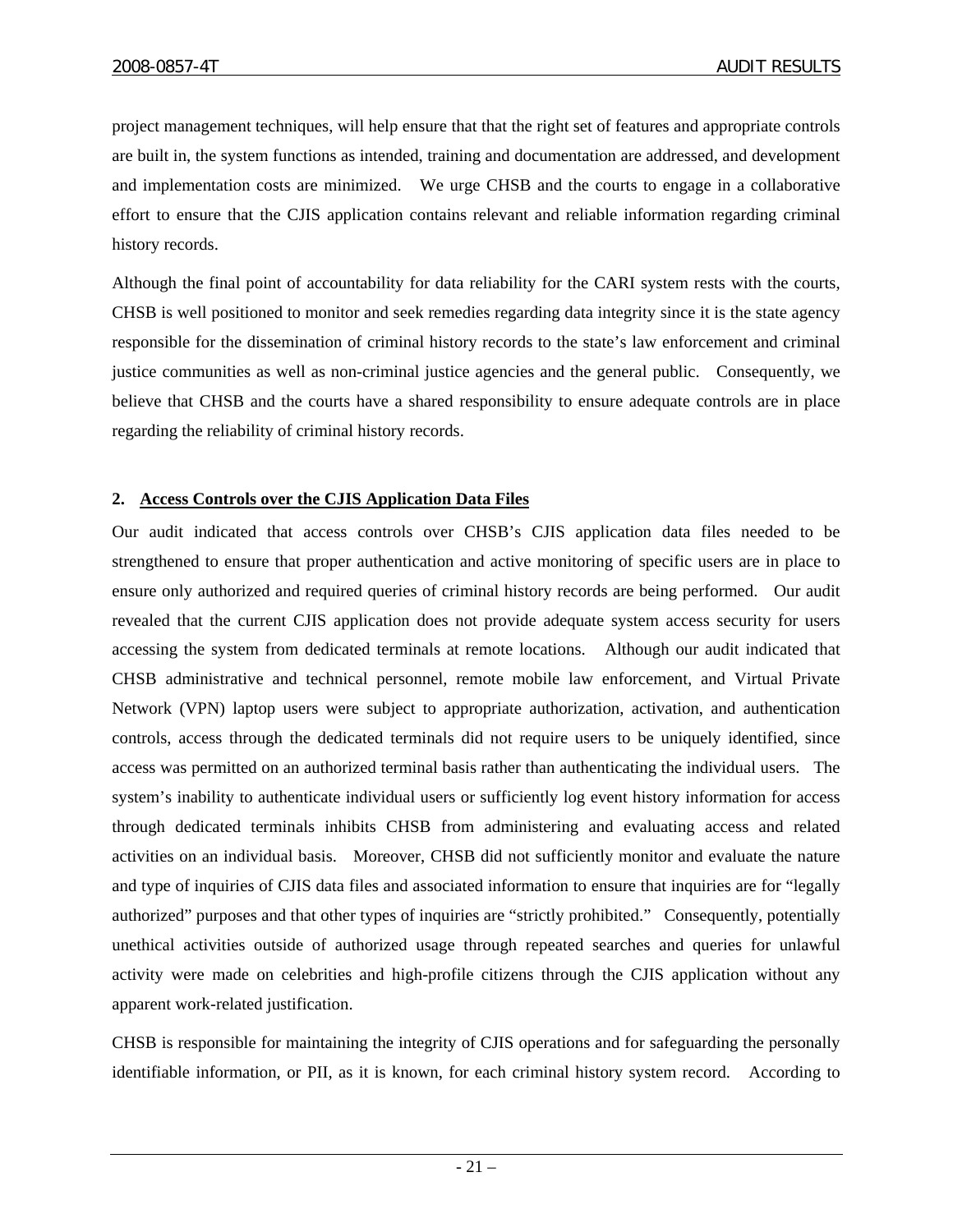CHSB management, there were over 25,000 approved users with active CJIS accounts who have access to approximately 3.4 million criminal history files for three million individuals. We determined that CHSB has policies and controls regarding criminal history records and that employees and users are trained on the restrictions for use of the system. For example, each time an employee logs onto CJIS, he or she acknowledges that the access and dissemination of records are protected by Massachusetts General Law (MGL) Chapter 6 Sections 168-172 and Code of Federal Regulations (28 CFR 20.2). These laws and regulations require that "Only authorized persons in the performance of their official duties may access, use or disseminate this information for official and lawful criminal justice purposes." Also, the Information Technology Division's Enterprise Cybercrime & Security Incident Response Policy and Procedures defines an incident as "internally or externally initiated events, intentional or accidental, that threaten or exploit an unauthorized and/or illegal use of Commonwealth electronic information systems and/or services. Such events include, but are not limited to, a criminal use of Commonwealth systems and/or services (e.g., cyber-stalking, identity theft, child pornography, etc.) as well as disclosure, destruction, and/or alteration of state managed systems or data." Unauthorized access to the Federal Bureau of Investigation (FBI) CJIS records may also constitute a violation of the Computer Fraud and Abuse Act (18 U.S.C. § 1030) that prohibits unauthorized and fraudulent access to information. The Computer Fraud and Abuse Act (18 U.S.C. § 1030) states that fraud and abuse occur when a user "intentionally accesses a computer without authorization or exceeds authorized access and thereby obtains information from any department or agency of the United States." In addition, unauthorized access may require security breach notification under MGL 93H. According to MGL Chapter 93H, "security breach" is defined as "the unauthorized acquisition or unauthorized use of unencrypted data or, encrypted electronic data and the confidential process or key that is capable of compromising the security, confidentiality, or integrity of personal information, maintained by a person or agency that creates a substantial risk of identity theft or fraud against a resident of the commonwealth."

Users access these critical data files through CJIS by initiating a search that is referred to by CHSB as an event. Each event or search can be comprised of multiple queries. Each query is assigned a specific set of criteria that is relayed to the user in an electronic report. The queries include personal information, such as the offender's name, gender, and Social Security Number. CJIS offers these authorized users the ability to query the Interstate Identification Index (III) which is a national index of criminal histories in the United States that is maintained by the FBI. Included in this index are individuals who have been arrested or indicted for a serious criminal offense anywhere in the country. Search results from the III give a list of states that have criminal history on a given person.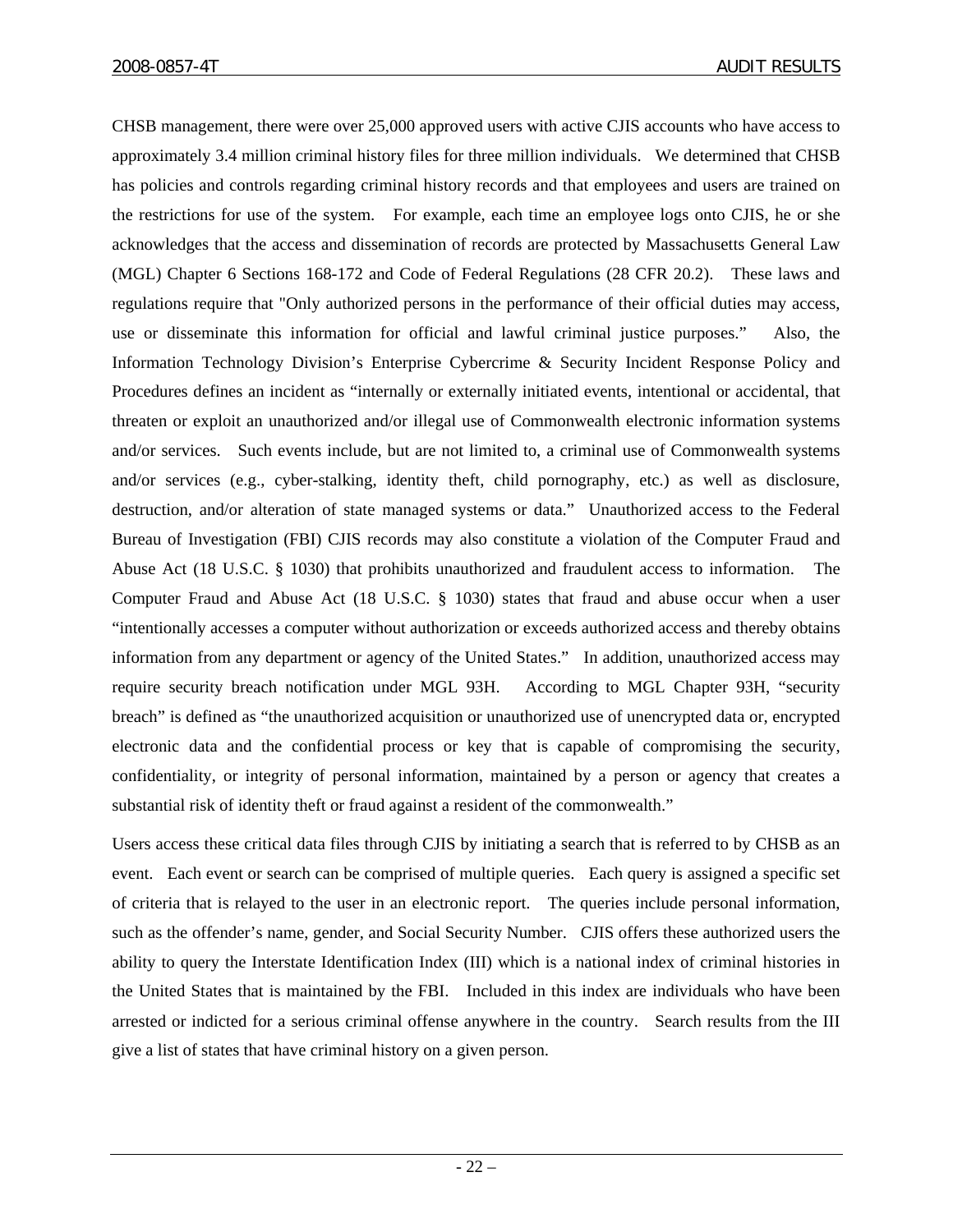Users also have access to the federal central database for tracking crime-related information known as the National Crime Information Center (NCIC). The NCIC is maintained by the FBI's Criminal Justice Information Services (CJIS) Division and is interlinked with similar systems that each state maintains. By using the FBI's NCIC, Massachusetts vehicle registrations and driving histories, and other databases, CJIS can tell users whether someone is wanted on an arrest warrant, is a sex offender, was reported missing, or is deemed dangerous. Authorized users can also find out where someone lives as well as confidential information, such as whether the person has a concealed weapon permit or has a sealed juvenile record on file.

Our audit determined that CHSB did not have control procedures in place for the authentication of CJIS user groups who have access to the legacy CJIS mainframe application through designated terminals. Authentication is a process to identify users and access rights to a system. Most systems require user identification codes and passwords for authentication. However, users of the legacy CJIS application through designated terminals, such as criminal justice personnel, are not required to use authentication methods. For example, when an event is instituted the standard query a law enforcement officer makes when looking for warrant information is called a  $Q2$  query.

The Q2 query, which does not go through an authentication process, accesses several databases through CJIS, including the Board of Probation's Central File (PCF) and the Registry of Motor Vehicles' (RMV) database. The FBI's NCIC is also searched through a Q2 query. NCIC contains nationwide information on wanted and missing persons, Secret Service alerts, and threats to national security. CHSB management attributed its inability to develop security controls and to assess the system's vulnerability to an end-of-life legacy system as well as a shortage of resources.

Allowing users access to CJIS without proper authentication or adequate monitoring regarding the validity of queries increases the risk of improper use of CJIS data that can lead toward data security breaches of criminal history record files. In fact, our preliminary audit tests of one local celebrity's record revealed 128 events, by dozens of CJIS users, comprised of 968 queries against this individual's personal information. For this individual, queries included multiple FBI III and NCIC record searches. In addition, users accessed data files to determine whether the individual had a Massachusetts Board of Probation (BOP) Criminal Case Record, an outstanding warrant, or had purchased any firearms. Users also accessed the individual's RMV picture image and license number inquiry that included the current home address.

We note that CHSB did not bring to our attention whether any confidential data was disseminated outside the agency. However, CHSB could not provide any explanation or purpose to justify the checking of this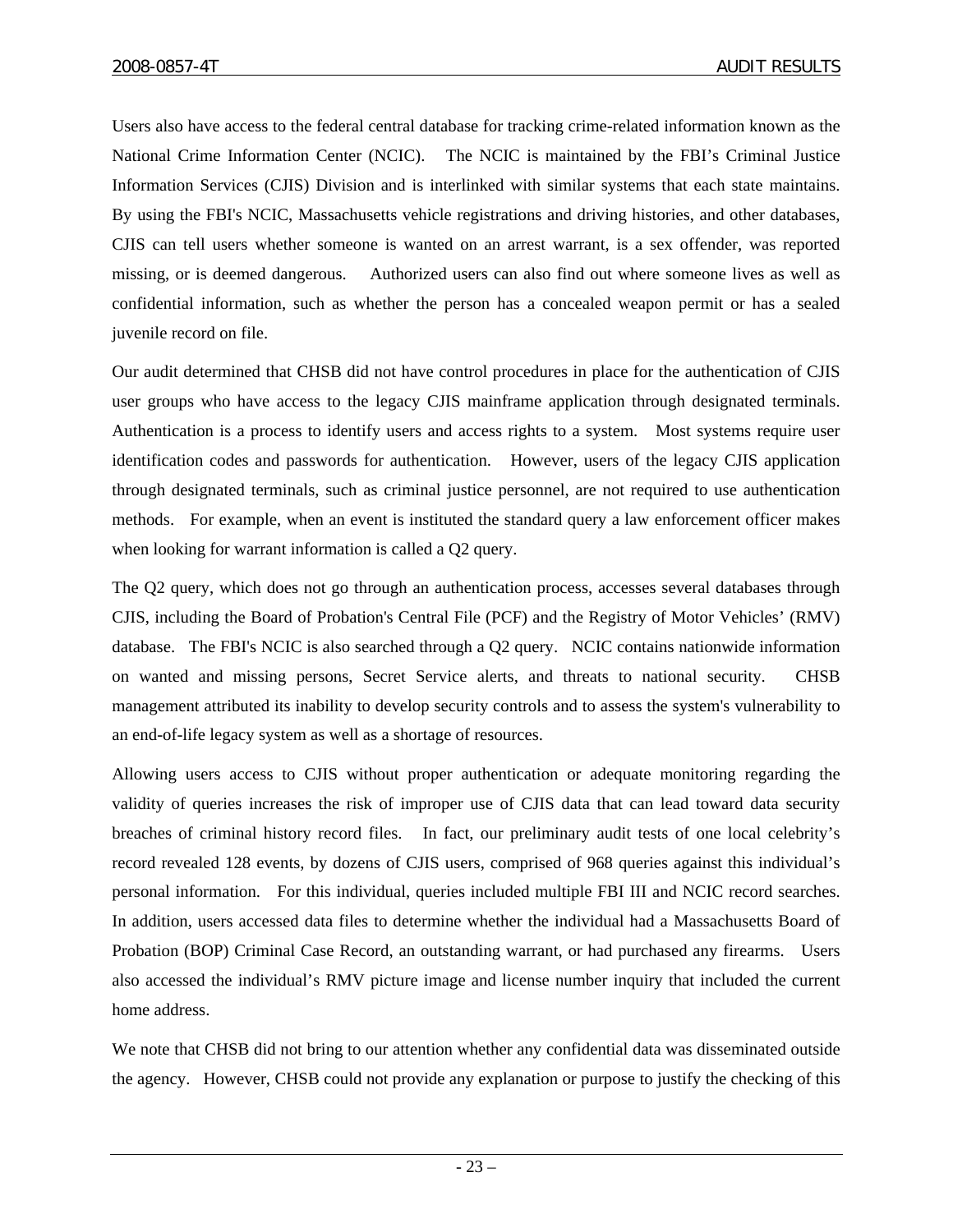celebrity's name through CJIS or for authorizing those searches. Authorized CJIS users sign an "Agreement of Non-Disclosure" stating "data found within, or made available through the criminal justice information system (CJIS) is provided to criminal justice agents and agencies for the performance of their legally authorized, required functions. Inquiries and other types of transactions, which are not done pursuant to a criminal justice purpose, are strictly prohibited." Disciplinary action, up to and including dismissal and/or criminal prosecution may result in misuse of the state and FBI CJIS data files.

Initially we had believed that group users, that could not be identified as specific individuals, who had accessed legacy CJIS data files through the dedicated terminals accounted for the majority of inappropriate or unethical activities that were outside of authorized usage. However, subsequent testing revealed that users were accessing unauthorized data files from all entry points into the system through the CJIS web, including non-CHSB administrative and technical personnel, remote mobile law enforcement, and Virtual Private Network (VPN) laptop users. Our subsequent tests determined that there were dozens of events that included hundreds of queries or "hits" made on the names of selected famous Massachusetts people accessed through the CJIS web. Between January 1, 2008 and December 15, 2008, our audit determined that individuals authorized to use CJIS accessed computer files on local celebrities and high-profile citizens, apparently without work-related justification.

Personal information available through CHSB's computer system goes far beyond background information normally associated with an individual's criminal record. Law enforcement personnel can access government agency files on individuals' driving records, birth dates, ownership of vehicles, physical descriptions, Social Security Numbers, restraining orders and, in some cases, threatened or attempted suicides while in police custody. According to CHSB management, the extended age of the CJIS application has made it difficult to implement any important program changes including enhancing security controls for the CJIS WAN. A new system with a single architecture that does not have multiple access and event data logs should make it easier for CHSB to identify unusual or highly sensitive queries. We understand that additional revenues are needed to institute an appropriate level of monitoring and evaluation of CJIS web data requiring increased staffing in that functional area. However, a more comprehensive process for the monitoring and evaluating of user access needs and associated queries needs to be implemented.

Although CHSB indicated that it was not aware of the extent of the problems regarding unauthorized access to data files, it is our understanding that CHSB has begun investigations of possible security breaches regarding the disputed queries that were uncovered by the audit team. MGL Chapter 93H identifies personal information as "a resident's first name and last name or first initial and last name in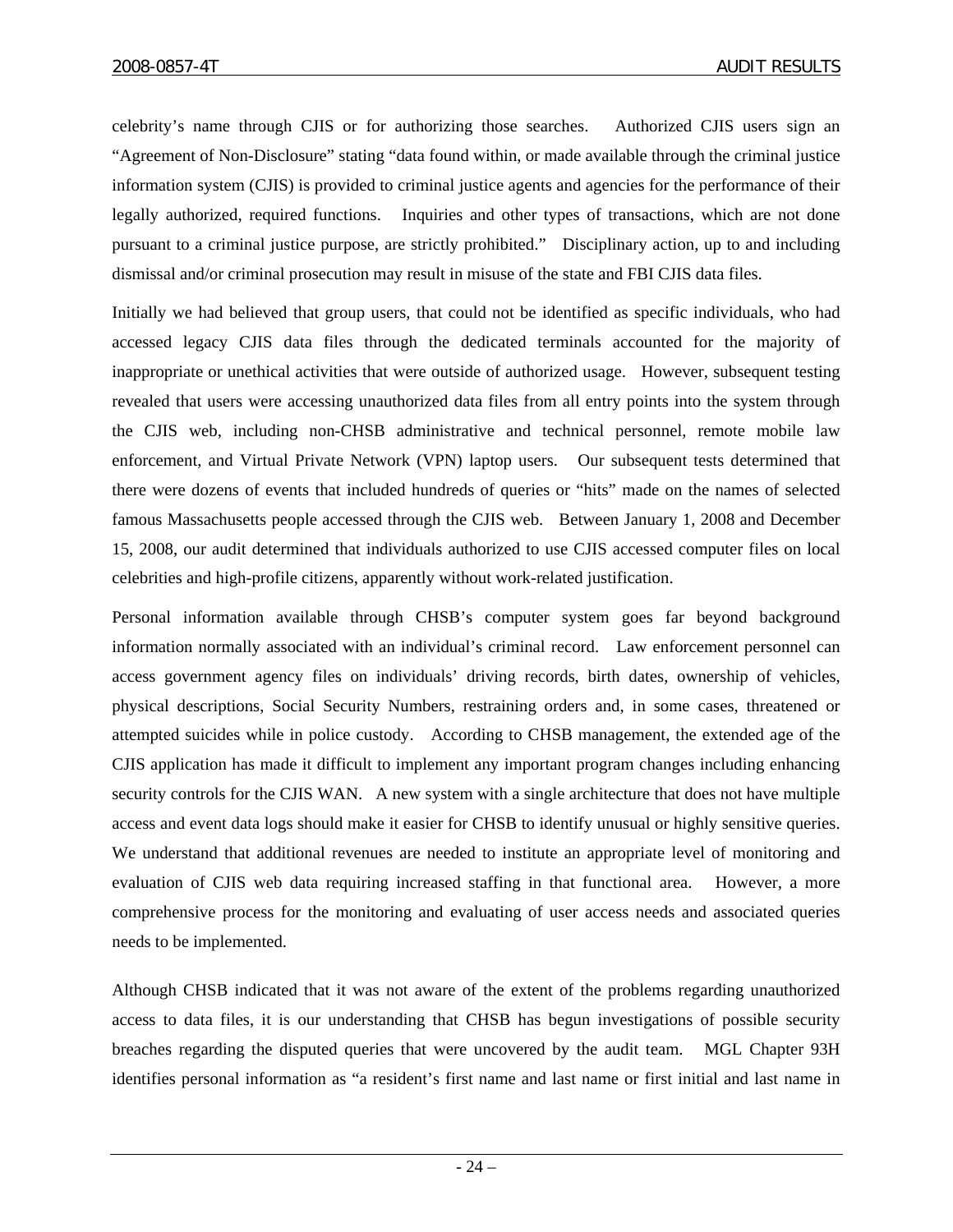combination with any 1 or more of the following data elements that relate to such resident: (a) social security number; (b) driver's license number or state-issued identification card number; or (c) financial account number, or credit or debit card number, with or without any required security code, access code, personal identification number or password, that would permit access to a resident's financial account."

#### **Recommendation**:

We recommend that CHSB strengthen access controls over CHSB's CJIS application data files to help ensure that unauthorized dissemination of personally identifiable information does not occur. We also recommend that CHSB implement breach notification policies, procedures, or other criteria for reporting incidents of unauthorized access of criminal history records when they are detected. This should include guidance on the various steps to be followed and decisions to be made in response to a potential incident of unauthorized access to criminal history records and offender personally identifiable information, and an agency-wide PII breach response policy.

CHSB should institute monitoring and evaluating procedures to ensure that only required and justifiable queries are being performed and that unusual activity is identified regarding access to CHSB information for high-profile individuals. We also recommend that CHSB conduct the necessary vulnerability and risk assessments of all systems that are accessed through CJIS given the weaknesses and data vulnerabilities identified in this review of CJIS. Accordingly, we further recommend that CHSB should make resources available to conduct the assessments as soon as possible.

Concurrently, we recommend that if CHSB finds that CJIS data were improperly disseminated or accessed, that the Board follow the requirements for security breach notifications under MGL Chapter 93H, which include:

- A detailed description of the nature and circumstances of the breach of security or unauthorized acquisition or use of personal information,
- The number of Massachusetts residents affected as of the time of notification,
- The steps already taken relative to the incident,
- Any steps intended to be taken relative to the incident subsequent to notification,
- Information regarding whether law enforcement is engaged investigating the incident, and
- A determination of whether the incident must be reported to other state and/or legal authorities.

#### **Auditee's Response:**

*CHSB acknowledges the SAO report findings of questionable inquiries into the CJIS and has taken steps to begin to notify the CJIS user agency heads of these concerns*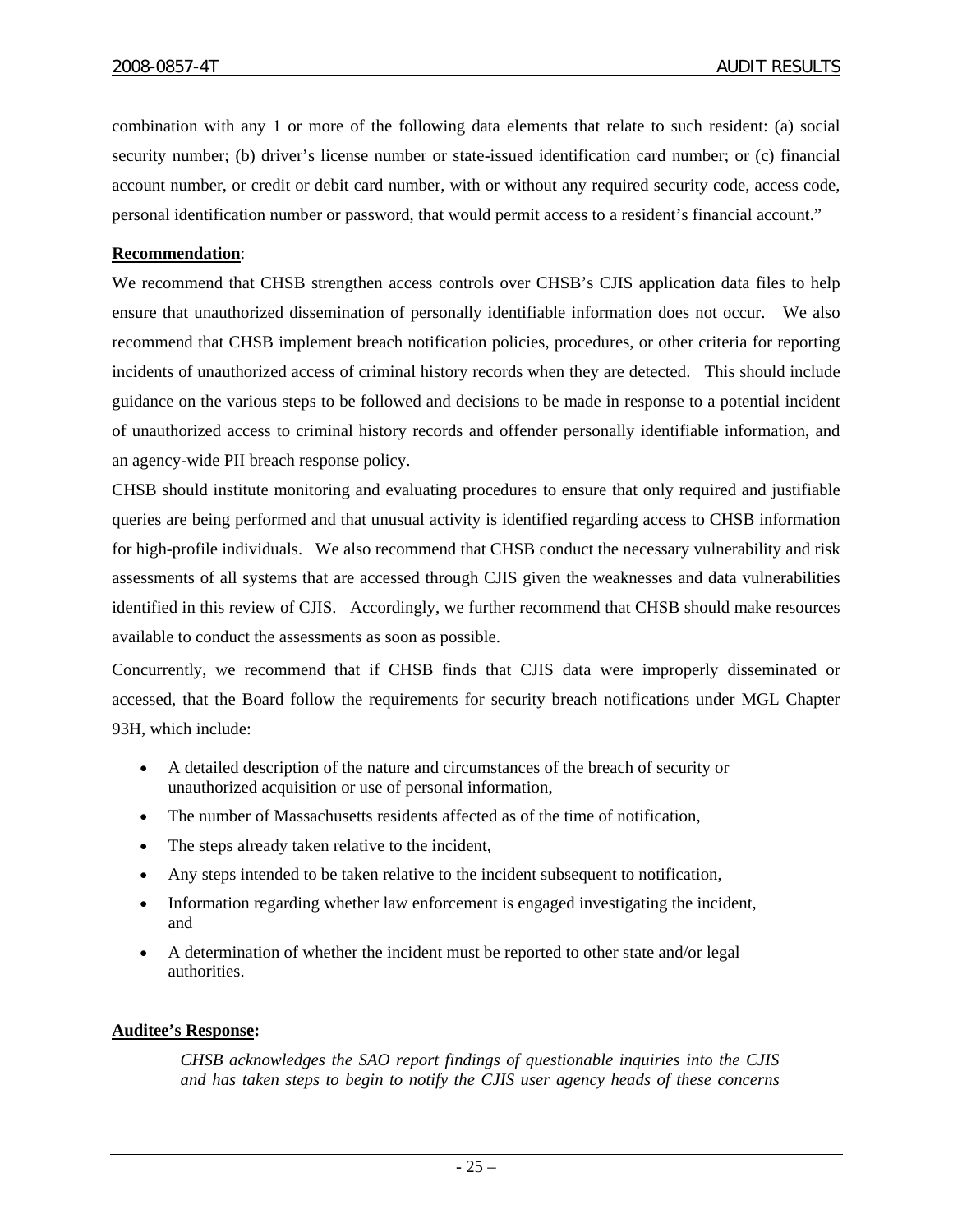*and will request that an internal inquiry be initiated to determine whether these queries are for official criminal justice purposes.* 

*Access to the CJIS is restricted to authorized criminal justice and law enforcement personnel for official criminal justice purposes only. While the CHSB maintains authority and responsibility for maintaining the CJIS, and oversees policy compliance on behalf of the FBI for national criminal history, the CJIS operates under a shared management concept. The CHSB delegates authority to the CJIS User Agency Head through a shared management concept. In summary, CJIS user agencies such as police departments enter into a User Agreement with the CHSB in which the policies, procedures and responsibilities are articulated and accepted.* 

*The respective agency head is responsible for local management for access to and use of the CJIS including maintaining a local CJIS user policy that addresses access, security, dissemination, training and reporting of security violations to the CHSB. Under CHSB policy all CJIS users are required to be trained, tested and certified in the use of these systems at least every two years. This process is managed by the local department.* 

*The CHSB and FBI traditionally conduct triennial on-site audits and mail audits of all CJIS user agencies to ensure policy compliance. A proactive audit program is in effect as well, in which CJIS operations staff randomly contacts a CJIS user agency to confirm the identity of the CJIS user who made a query and to document the purpose of the CJIS query. CHSB also provides policy compliance training to agencies at biannual regional CJIS user meetings.* 

*Access to the criminal history file known as the BOP is password-protected on both*  legacy and newer CJIS web applications. An audit log is maintained on all *transactions conducted within the CJIS. The SAO correctly points out that certain queries within the legacy mainframe such as the Q2 function which is an integrated query that checks local and national missing and wanted persons files, driver license information and criminal history summary information is not password protected; however, the audit log captures the exact date, time, station number the query originated from and the location of the CJIS terminal the query originated from. Policies and procedures are in place at the CJIS user agency that would assist the CHSB to determine the user of the legacy system at a particular date and time.* 

*The SAO report expresses concern that sensitive data can be viewed, destroyed or altered accidentally or deliberately. In this regard, there are policies and procedures in place that address these issues if they occur. There is no ability for the CJIS user to alter the criminal history record, as this is a view only file generated by the AOTC/OCP. There are several files that CJIS users can enter data into such as warrants, stolen vehicles or missing persons. Each of these record entry processes require a second party check in which another agency employee is required to check for accuracy and completeness. It should be noted that in the seven years I [Curtis Wood, Executive Director] have been with the CHSB there has never been an instance or report of data being altered or destroyed.*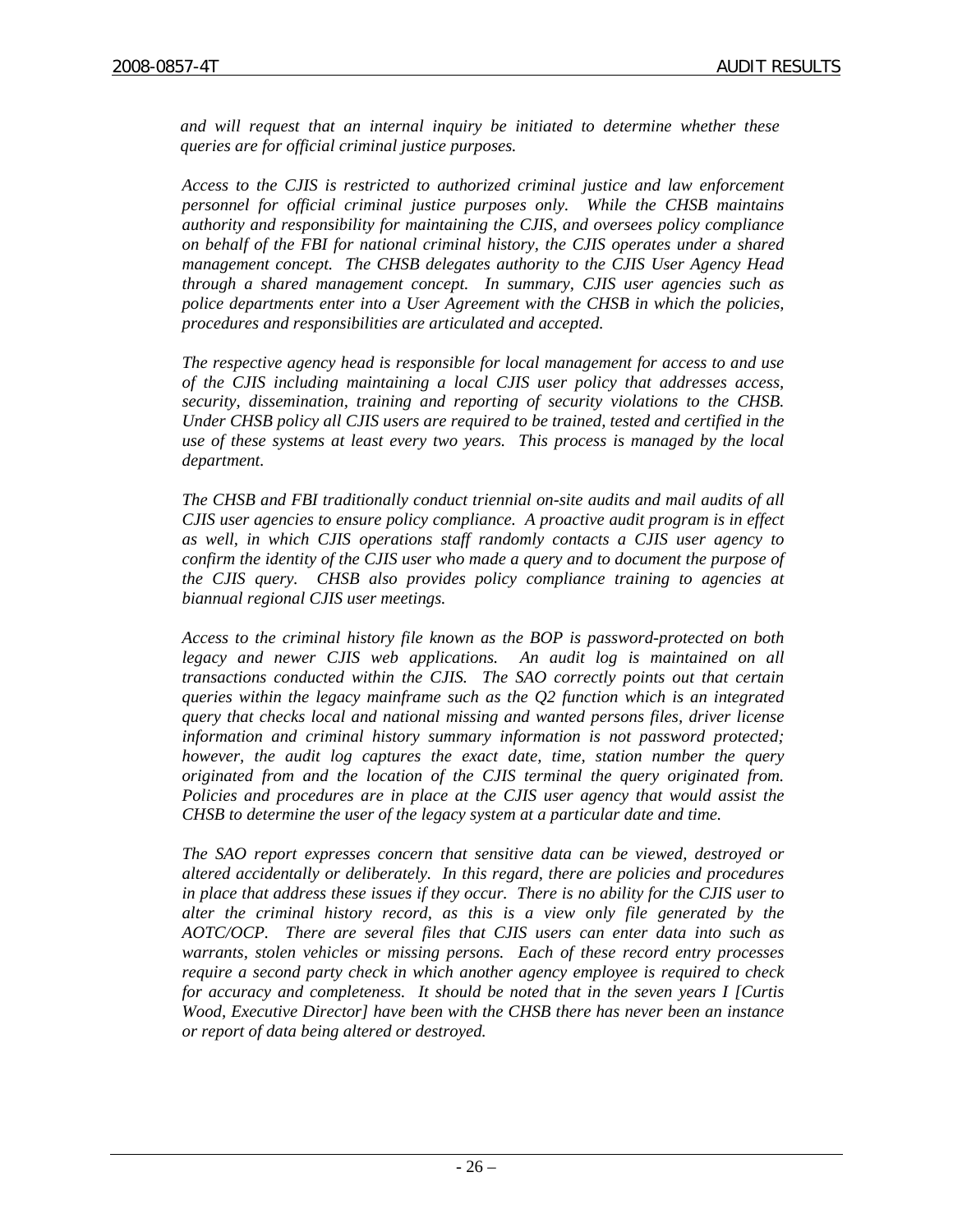*Concerning viewing sensitive data, only authorized users are allowed access to the systems under controlled environments. Legacy CJIS terminals as well as CJIS Web access points are located within secure law enforcement or criminal justice locations. All CJIS user agencies are required to follow CJIS/NCIC security policies.* 

*Access to the CJIS is for official criminal justice purposes only. CJIS users are provided training in this policy requirement and there is an expectation of adherence to the CJIS policy. Under the shared management concept, the CJIS user agency head is responsible for the local management control of the systems. In the event the CHSB is notified or learns that a violation of the CJIS policy occurs, the CHSB will initiate an investigation into the circumstances and request the CJIS user agency head to conduct an internal inquiry to determine the circumstances of the alleged violation and report the findings to the Office of Legal Counsel and the CJIS Systems Officer. There are sanctions in place for violations of the CJIS/NCIC policy and CORI statute.* 

## **Auditor's Reply:**

We acknowledge that CHSB management recognizes the need to enhance the current security and access controls for the CJIS system. Monitoring the access of dissemination of sensitive and confidential information must be on a continuous basis. System security should include strong authentication controls and detailed audit trails to log all access events and related actions, such as the access to or modification of sensitive and confidential information. The set of security controls should be sufficiently comprehensive to detect unusual activity and clearly identify users who query information from CJIS. In the design of the new system, CHSB management should ensure that appropriate administrative and technical controls are designed to provide a higher level of assurance that security and confidentiality objectives are addressed.

Although CJIS management has delegated authority to CJIS user agency heads for monitoring CJIS use, CHSB, because of its assigned primary functions, must retain responsibility for monitoring compliance with established policies and procedures regarding access to and data integrity for the CJIS application. CHSB's response indicates that "the audit log captures the exact date, time, station number the query originated from and the location of the CJIS terminal the query originated from." As such, monitoring functions and detection controls should be routinely performed to ensure that queries of the CJIS application are for justifiable and legal purposes.

# **3. Program Change Controls**

Our audit determined that CHSB had not developed a comprehensive change process for the CJIS application. As a result, CHSB could not ensure that changes to CJIS program files and database software were authorized, received, approved, and properly tested. Not following formal change control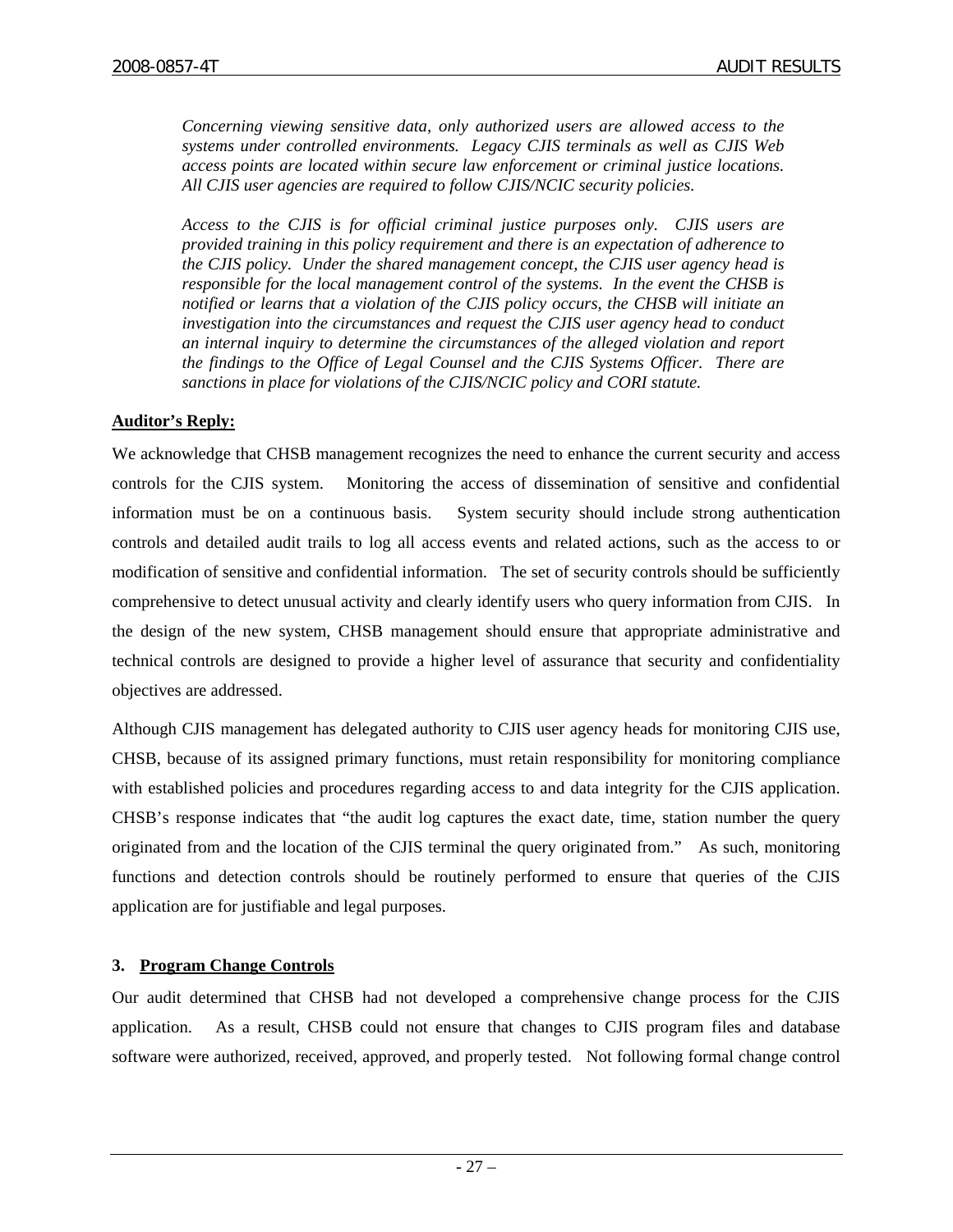procedures increases the risk of unauthorized changes to production data, inadequate monitoring of production data, and inadequate documentation to support system maintenance and future system enhancements.

Program change control procedures are meant to ensure changes are made in a controlled environment to protect system software integrity. System software modifications should be authorized and properly tested for required system parameters to prevent unauthorized changes to applications or data and to prevent malfunctions during processing runs. Further, documentation of system changes is important to help ensure that personnel making future changes will understand all aspects of previous changes. According to the Commonwealth's Information Technology Division, agencies should have a standard procedure for identifying, selecting, installing, and modifying system software to meet operational needs. Additionally, a written standard should exist for testing new versions, products, and changes to system software before implementation.

CHSB has no formal application, approval process, or database that is maintained for program changes or modifications. Our audit determined that the current informal process requires that the CIO and CJIS Operations Manager be notified if a program change is needed. The CIO and CJIS Operations Manager communicate via email with the proper CHSB division assigned to the project (normally the Programming Division) and meet to discuss what needs to be done. Once the modifications are available on a test system, the CIO and CJIS Operations Manager either conduct the testing of the program change or assign it to specific CHSB personnel. If assigned out, the CIO and CJIS Operations Manager receive written correspondence via email as to whether the program change may be implemented into production. Once the changes are moved to production, the CJIS Operations Division provides another round of testing. The CIO and CJIS Operations Manager then schedule the rollout of the program change in accordance with CHSB's CJIS Scheduled Maintenance policy.

Although we determined that there is no formal application or database maintained, there was a history of the stated changes or modifications within an email trail. This method is useful for change notification, but makes it very difficult for a user to find the answer to a specific question about using the system. Also, the email method makes training new staff particularly difficult because notices are not compiled into a single reference or training manual. CHSB indicates that it has recognized its inadequacies of not maintaining a central repository of program changes and is currently working on a procedural statement as well as creating a central repository to maintain this information. We found that CHSB, during the audit, began making improvements to the organizational policies and procedures related to the change control process. For example, online requesting and tracking of changes was being instituted, which will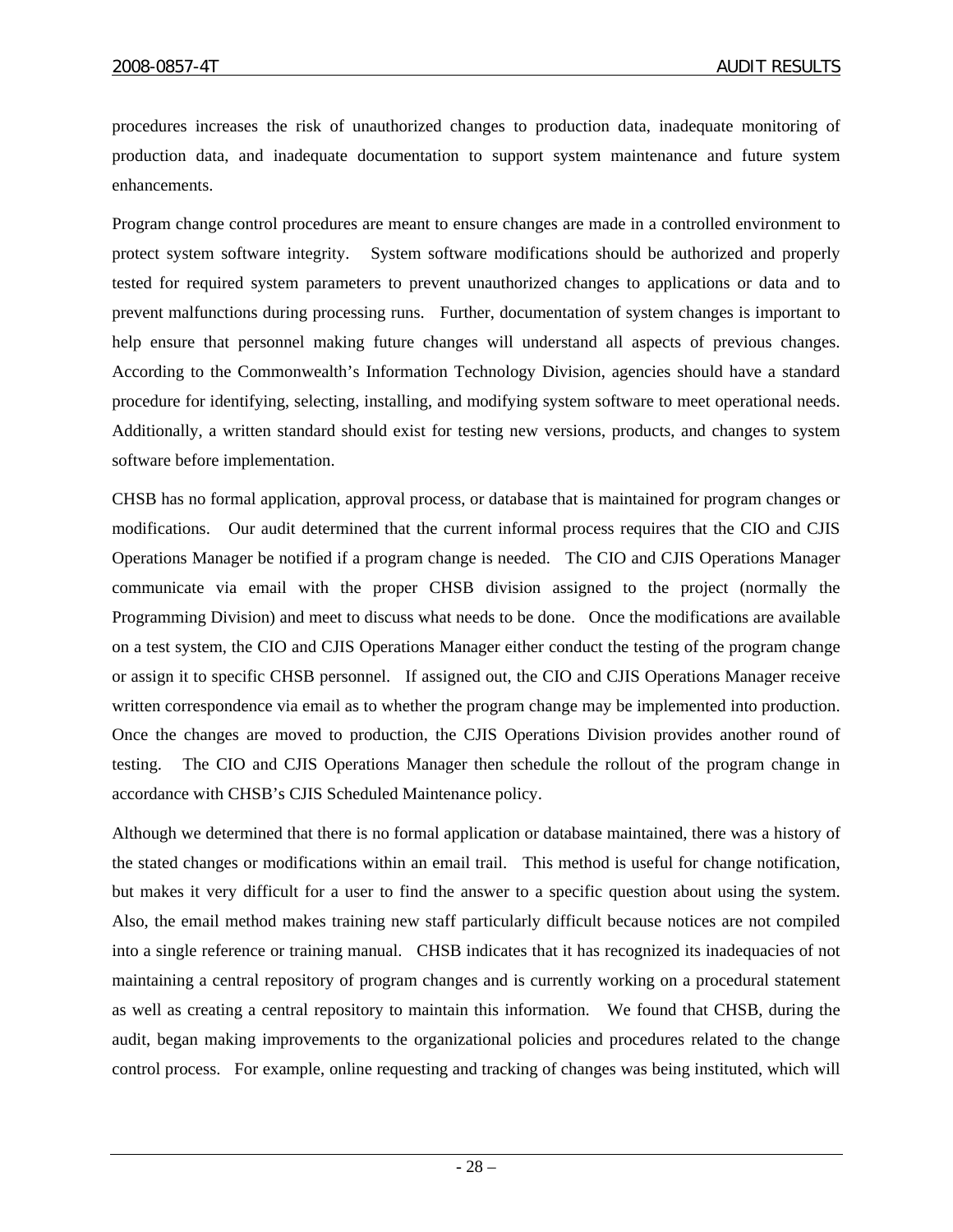be a great improvement over the manual process. In addition, the new online system will provide more documentation of management approvals than the previous system did.

# **Recommendation**:

To ensure adequate management of the maintenance and updating of CJIS, CHSB should:

- Develop written change control policies.
- Develop a policy requiring the system supervisor to approve in writing incorporation of software changes into the production software. This is necessary to reduce the risk of a programmer inserting untested or poorly tested modifications into the production software. Also, this approval process would give CHSB a change control log that would document each change instituted in the production software.
- In the case of significant changes, require, when appropriate, that formal user acceptance tests be performed before the final changes are allowed to be incorporated into the production software.
- Require staff to update user operation manuals when changes are made to the software impacting the operation of the system.

# **Auditee's Response:**

*Regarding the SAO findings and recommendations concerning program change control procedures, CHSB agrees with the findings and recommendations. The agency has begun addressing these issues and will introduce and maintain a new system of change control by the end of the fiscal year 2009.* 

# **Auditor's Reply:**

We commend CHSB's efforts to ensure that any future program change controls will be properly tested for adequate system parameters to help prevent unauthorized changes to the application system. To the extent feasible, documentation of previous program changes should be enhanced to provide a detailed explanation of system modifications.

# **4. Off-Site Storage of Backup Media**

CHSB did not maintain backup copies in a secure off-site storage location of any electronic files or documents, including its critical CJIS files. At the time of our audit, CHSB stored its backup tapes in its computer room. CHSB senior management decided not to store a copy of the CJIS database off site because of the "inability to replicate the hardware/operating system platform due to the unavailability of manufacturer's equipment due to age of system." Although the Administrative Office of the Trial Court (AOTC) maintains the Criminal Activity Record Information (CARI) database that serves as the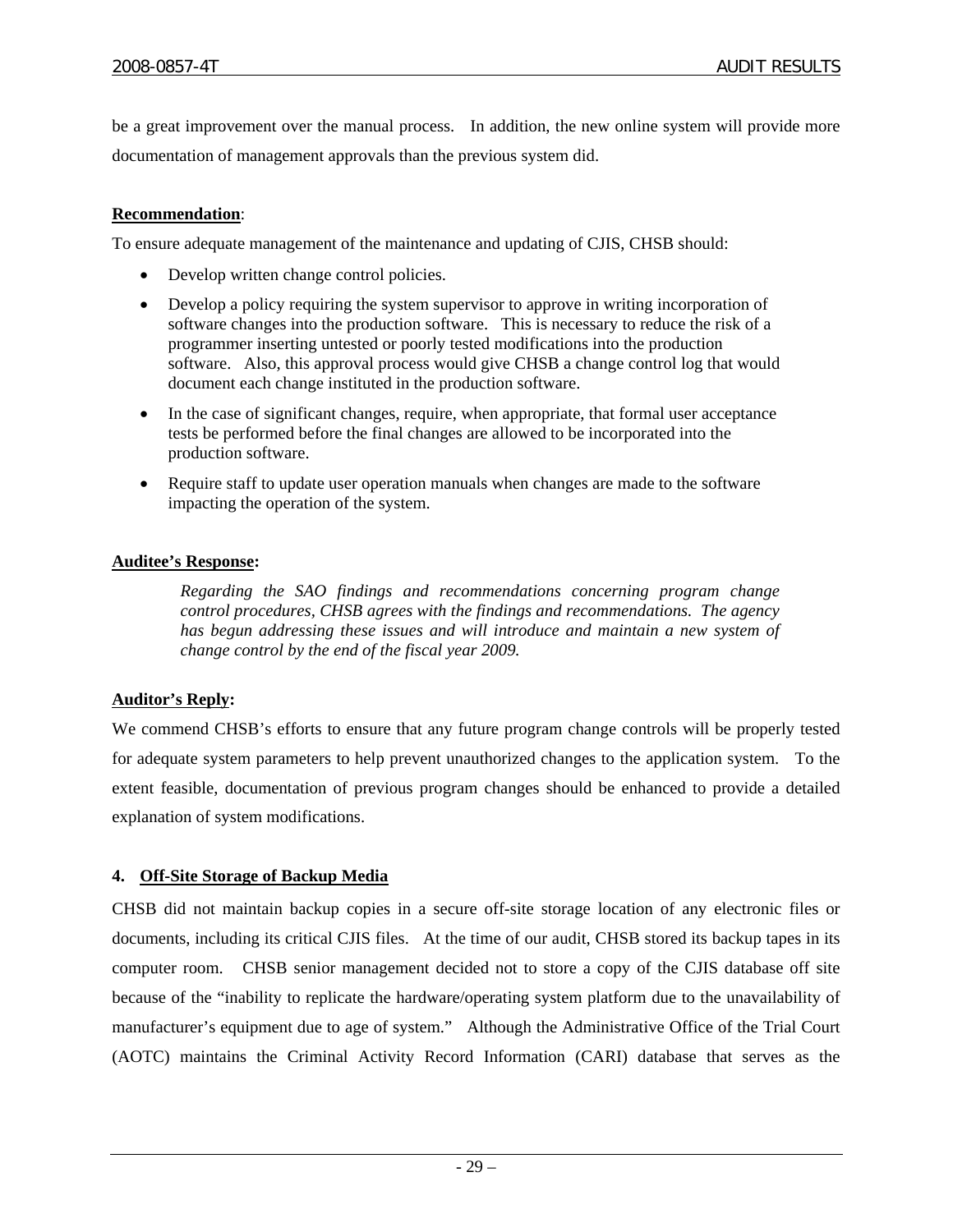origination of the CJIS database, CHSB stated that the "ability to disseminate the information as prescribed by statute and our mission would be compromised." During the audit, CHSB performed the migration of the CJIS database into an Oracle database environment to meet operational needs and was working to locate a copy of the CJIS database off site at a State Police facility.

Backup tapes should be stored in an off-site storage area in order to minimize reliance solely on a single set of backup media and to help ensure recoverability of IT systems should the on-site backup copies become damaged or unreadable. In addition, CHSB had not tested backup systems or data to ensure that automated systems and data files could be properly restored in the event of a disaster. As a result, critical data may not be recoverable in the event of system failures. Backup and recovery procedures are a critical component of the information services function and help ensure continued operations. Generally accepted backup and recovery practices state that backup and off-site storage plans should:

- Document backup procedures for software and data files.
- Document procedures for off-site storage and the availability of all material that would be required to restore and recover critical business functions within their identified maximum outage time periods.
- Ensure that appropriate retention cycles have been established for critical off-site storage documentation based on the business needs and risks.
- Require periodic testing of off-site backup files to ensure the material required to resume/recover critical business processes is available.
- Ensure that information technology staff and division managers have approved backup and off-site storage procedures.
- Document procedures for restoring systems from backup copies of software and data files.

Disaster recovery and business continuity planning are necessary to ensure that services will be received and provided in the event of a disruption. Disaster recovery and business continuity plans should include procedures to generate backup copies of information system programs and data on a scheduled basis and a copy on-site and an additional copy stored in a secure off-site location to ensure redundancy. Without adequate disaster recovery and contingency planning, CHSB would not be able restore critical information systems that provide vital business functions in a timely manner.

# **Recommendation**:

We recommend that CHSB management store backup copies of software and data files in a secure and easily accessible off-site location, and establish procedures that any authorized staff can store and retrieve backup media. We also recommend that CHSB develop and document backup, recovery, and off-site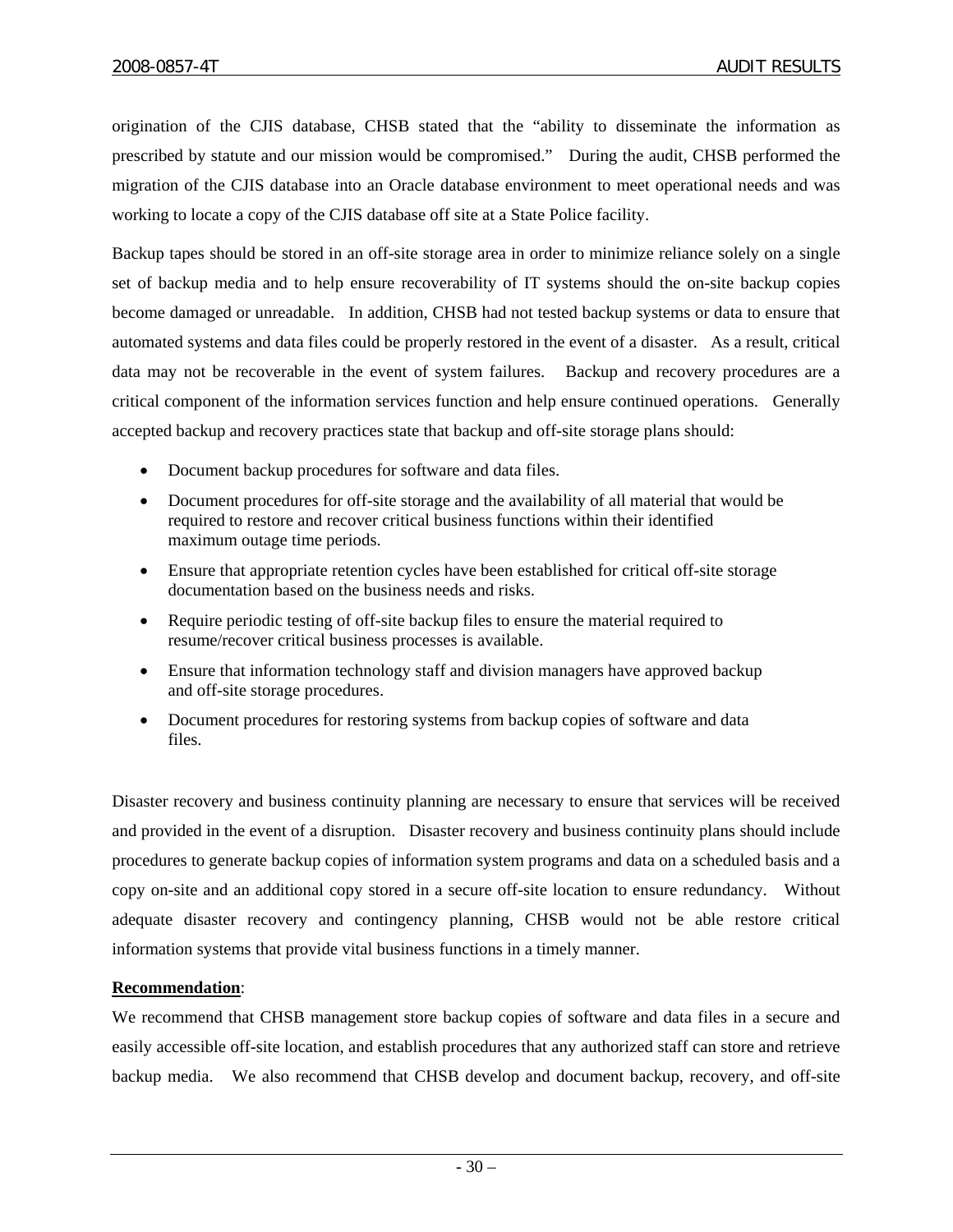storage procedures for critical data files, applications, media, documentation, and other information technology resources to support the recovery and resumption of business processes and system operations. The procedures should require that backup copies are tested for the recovery of applications and data on-site and off-site, backup copies are subject to appropriate librarian controls, and there is adequate segregation of duties for personnel responsible for generating and storing backup copies of electronic files, including its critical CJIS.

## **Auditee's Response:**

*Regarding the off-site storage of data and systems CHSB agrees with the SAO findings and recommendations. The agency is developing a new protocol in this regard. For the interim, the CHSB will store its back up data at the Massachusetts State Police General Headquarters (GHQ) in a secure area. For the long term, the CHSB will operate a back up system at the proposed second data center in Springfield, MA.* 

## **Auditor's Reply:**

We are pleased that CHSB is taking action to implement storage of backup copies at a secured off-site location. We believe that this will address a serious deficiency in disaster recovery and business continuity planning. We agree that in the long term, CHSB should use the proposed second data center in Springfield as a secure off-site storage location.

#### **5. Inventory Controls over Computer Equipment**

Our audit disclosed that inventory controls over computer equipment needed to be strengthened to ensure that IT resources would be properly accounted for in CHSB's inventory system of record for property and equipment. We determined that adequate controls were not in effect to ensure that a current, accurate, and complete perpetual inventory record of computer equipment was being maintained. We found that controls needed to be strengthened to update the inventory record when equipment is relocated, disposed of, or lost or stolen. We also found that inventory records were not being adequately reviewed for accuracy and completeness, and that an appropriate level of reconciliation had not been performed for the past six years. As a result, the integrity of the inventory system of record for computer equipment could not be adequately assured. The absence of a sufficiently reliable inventory of computer equipment hinders CHSB from properly accounting for IT resources, evaluating the allocation of equipment, identifying missing equipment, and supporting IT configuration management.

Although we determined that CHSB had documented internal controls regarding the purchasing and receiving of IT resources, we found that documented policies and procedures needed to be enhanced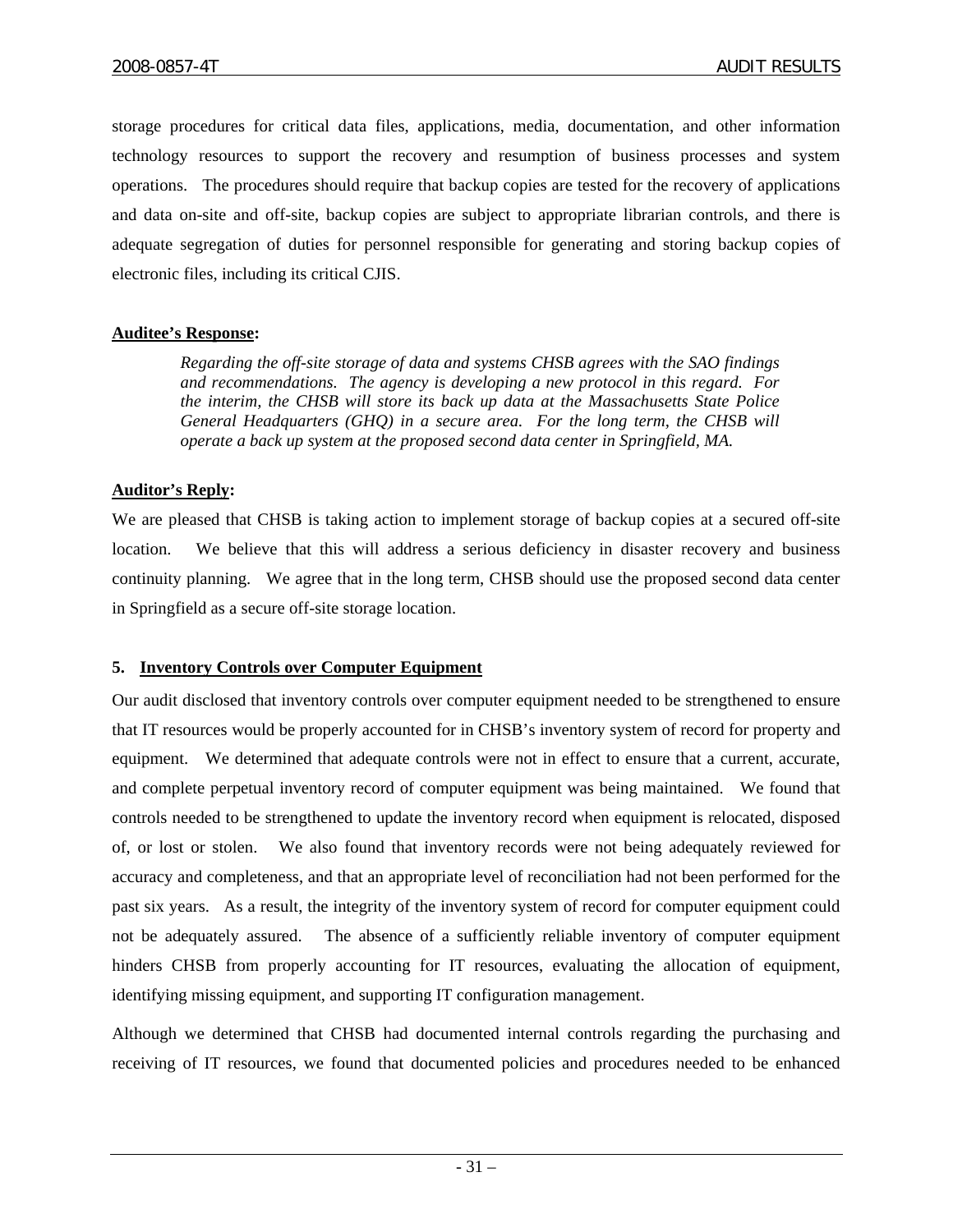regarding the recording, maintenance, compliance monitoring, and reconciliation of the system of record for IT resources. For example, although documented procedures were in place requiring an annual inventory to be conducted at the end of each fiscal year, CHSB could not provide documentation to demonstrate that an annual physical inventory had been taken. Furthermore, although CHSB had adequate policies and procedures for the disposal of surplus property and Chapter 647 requirements, they were not being followed as evidenced by the failure to submit reports to the Operational Services Division's State Surplus Property Officer and the Office of the State Auditor, respectively.

Our analysis of CHSB's inventory system of record for computer equipment indicated that most of the appropriate data fields, including description, identification tag, user name, serial number, and location, were present. However, there was no data field for historical cost, as is required by Commonwealth of Massachusetts regulation for all departments to provide a comprehensive, auditable inventory record of fixed assets. By failing to record the historical cost of purchased computer hardware items and their purchase dates on CHSB's inventory system of record, CHSB was not in compliance with the Office of the State Comptroller's (OSC) 2005 fiscal year fixed-asset requirements and OSC Memorandum No. 313A.

With respect to the recording of IT-related assets, we found that CHSB lacked appropriate and adequate management oversight to prevent and detect errors in the recording of identifying data for received computer equipment into CHSB's inventory system of record for IT equipment. Our tests indicated a significant error rate and inconsistencies in identifying data recorded on CHSB's computer hardware inventory listing. Specifically, our audit tests were performed on 27 computer hardware purchases consisting of 101 purchased computer equipment valued at \$257,899 selected from fiscal year 2007 and 2008 invoices. Our audit test revealed that 58 of the 101 items, representing an error rate of 57%, were not included in CHSB's system of record. Our audit tests of CHSB's system of record for IT-related equipment indicated weaknesses in the accounting of computer equipment. CHSB provided an inventory system of record that listed 1,225 IT-related assets as of May 8, 2008. Based on a randomly selected sample of 71 items of computer equipment selected from the inventory record, we attempted to verify by inspection the existence and the recorded location of the computer equipment. We found that 50 pieces of computer equipment were not at the locations indicated on the inventory record and could not be found by CHSB. Of the 21 items that were located, all were properly tagged, and the inventory system of record correctly listed tag and serial numbers and location.

To verify the integrity and completeness of the inventory system for computer equipment, we randomly selected 46 additional items of computer equipment from actual floor locations and determined whether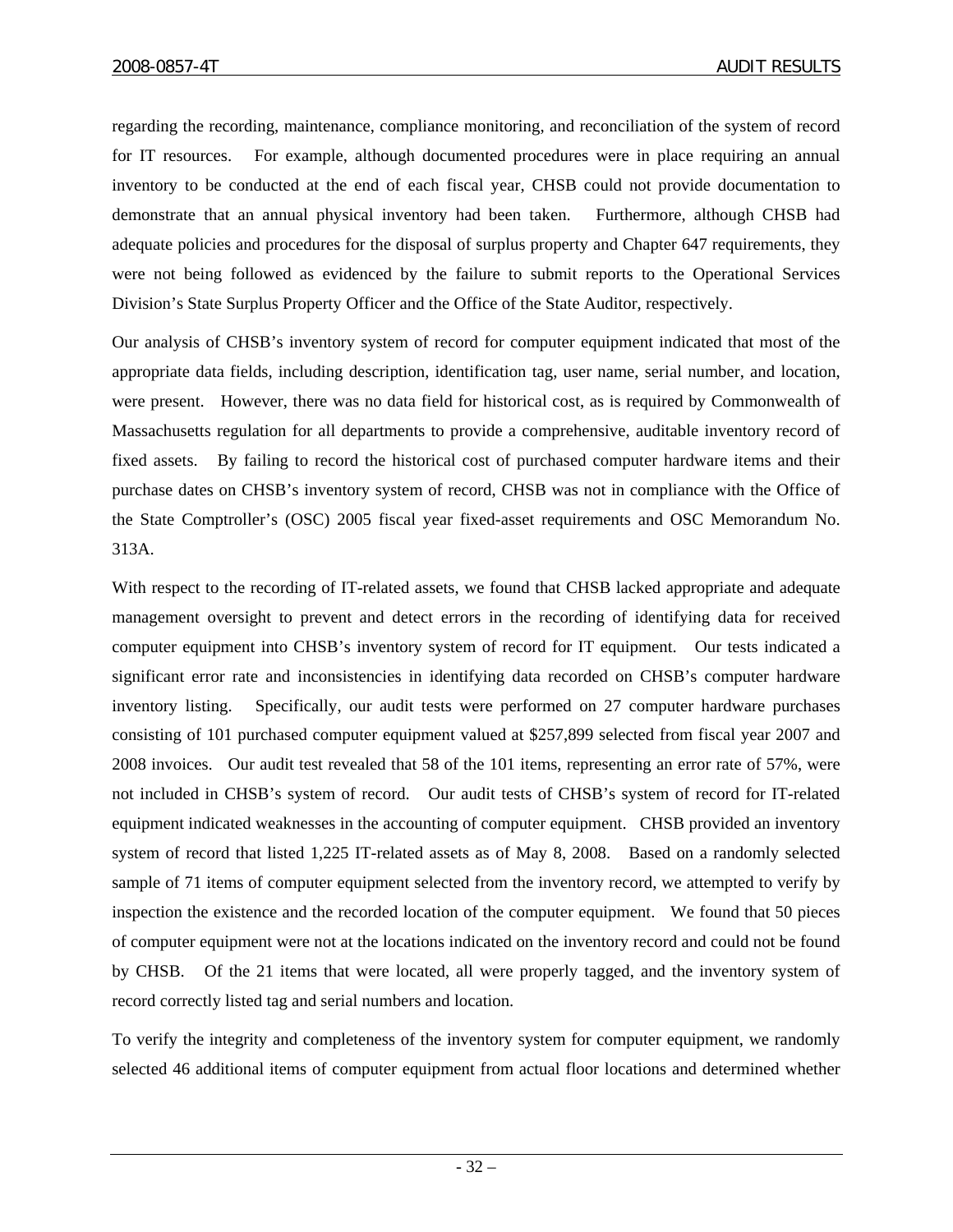all items were listed on CHSB's system of record. We found that of the 46 items selected, 24 (52%) of the selected items were not recorded on the inventory record. With respect to these items, there was no documentation available to support whether the equipment was properly disposed of in accordance with the Operational Service Division's (OSD) Surplus Property policies and procedures. In addition, our audit test of all notebook computers indicated that of the 66 notebook computers tested, a total of 31 notebook computers (47%) purchased by CHSB between 1996 and 2001 could not be found. However, we were able to determine that six of the sample items drawn from the system of record had been designated by CHSB as surplus. The lack of a complete inventory of computer equipment hinders CHSB's ability to properly account for available hardware systems and undermines its ability to detect missing or stolen equipment.

Because of the rate of data input errors, failure to record asset costs and acquisition dates, and inadequate management of the system of record, an acceptable level of data integrity did not exist for CHSB's inventory system of record for IT equipment at the time of our audit. CHSB needs to ensure that appropriate controls are in place and in effect for data entry and improve its monitoring and validating of information contained in the system of record to ensure the accuracy and completeness of the information contained in the inventory database. Without formal, documented, and tested procedures for performing an annual physical inventory count and reconciliation of the inventory record to purchase or lease documentation and surplus equipment records, CHSB management cannot be adequately assured that its computer equipment is properly accounted for and that the inventory record is comprehensive, timely, and accurate. In addition, a periodic comparison of the computer equipment and the recorded accountability of the computer equipment will reduce the risk of unauthorized use, loss, or theft of computer equipment. We believe that the weaknesses in inventory control were the result of lack of adequate monitoring, management oversight, and proper assignment of inventory control responsibilities.

Generally accepted industry standards and sound management practices advocate that adequate controls be implemented to account for and safeguard property and equipment. In addition, Chapter 647 of the Acts of l989 states, in part, that "the agency shall be responsible for maintaining accountability for the custody and use of resources and assign qualified individuals for that purpose, and periodic comparison should be made between the resources and the recorded accountability of the resources to reduce the risk of unauthorized use or loss and protect against waste and wrongful acts." Sound management practices and generally accepted industry standards for IT installations advocate that a perpetual inventory record be maintained for all computer equipment and that sufficient policies and procedures be in effect to ensure the integrity of the inventory record.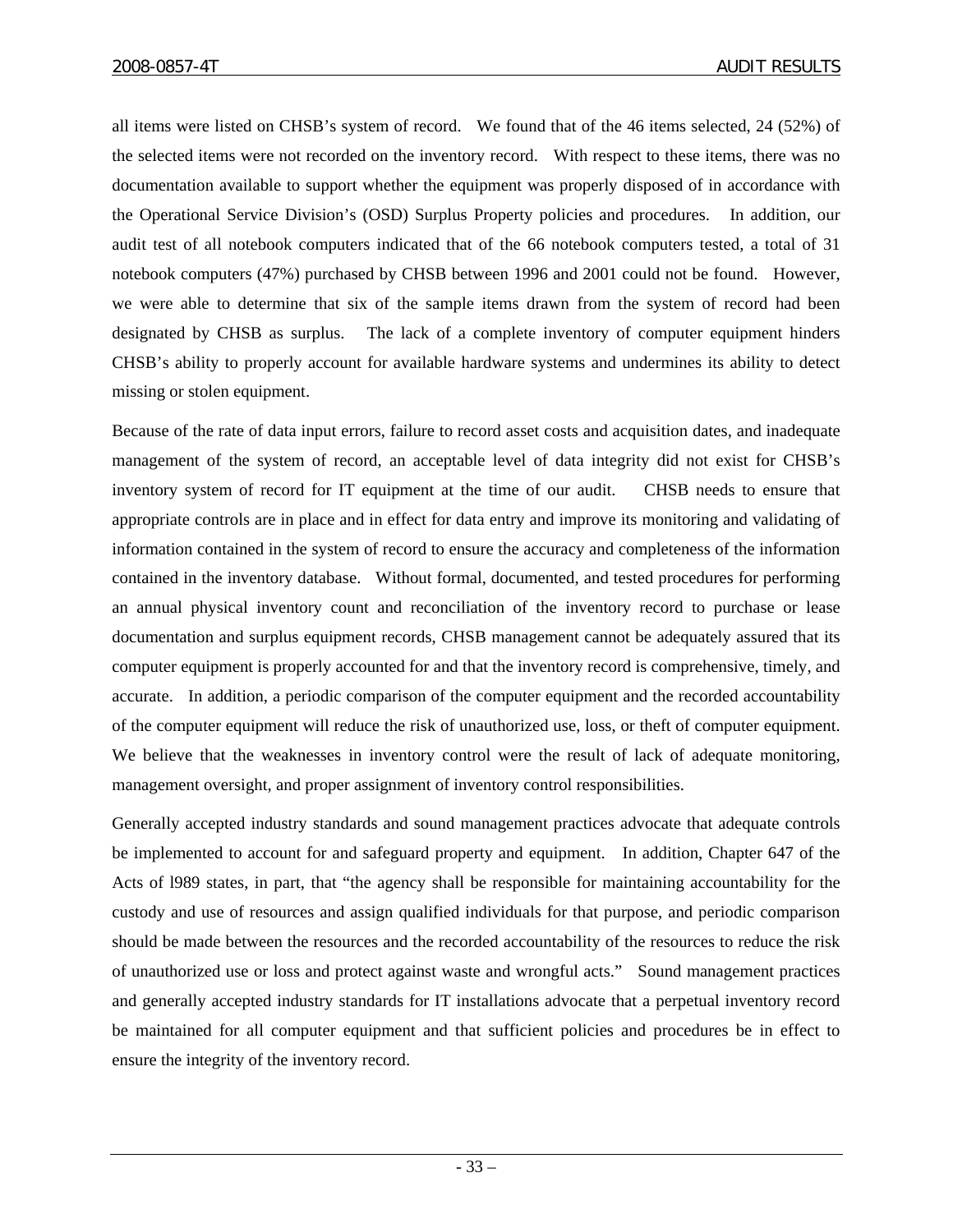# **Recommendation:**

To ensure that the inventory of computer equipment is adequately maintained, we recommend that CHSB strengthen its current practices to ensure compliance with policies and procedures documented in the OSC's "MMARS Fixed Asset Subsystem Policy Manual and User Guide," its associated internal control documentation, and OSD's guidelines regarding the accounting for and disposal of property and equipment. CHSB should also implement these control procedures to help ensure that all IT-related equipment is recorded on the inventory record in a complete, timely, and accurate manner so that CHSB can maintain a comprehensive record of all IT-related equipment on a perpetual basis. In addition, CHSB should comply with Chapter 647 of the Acts of 1989 and immediately report all instances of unaccounted-for variances, losses, and thefts of funds or property to the Office of the State Auditor. CHSB's inventory records should reflect any changes to computer hardware items, including location or status, for both deployed equipment and items held in storage.

CHSB should document a formal process for the assignment and return of notebook computers. Users should be required to formally sign-out and sign-in each notebook computer and record the actual date of transfer of responsibility. CHSB's designated fixed-asset manager for IT resources should periodically review the status of notebook computers, especially those that have been signed out. We recommend that CHSB perform an annual physical inventory and reconciliation of its IT resources to ensure that a relevant and reliable inventory record of IT resources is in place. We recommend that the inventory system of record be periodically verified through reconciliation to physical hardware, acquisition, and disposal records. The reconciliation and improved documentation will help ensure the integrity of CHSB's perpetual inventory system of record for IT-related assets, provide reasonable assurance that the inventory records can be used to support IT configuration management, and help safeguard computer equipment. We further recommend that CHSB's system of record for IT inventory be expanded to include data fields containing information relative to cost, condition, acquisition and installation dates, and status of the IT resource.

#### **Auditee's Response:**

*Regarding the findings and recommendations concerning the agency's inventory control system, CHSB is taking immediate action to address these areas and will be in compliance with all Commonwealth regulations, procedures, protocols and best practices by the end of this fiscal year. Over the last several years CHSB determined much of its desktop and laptop computer equipment procured during the 1996-2001 time period was of no value and disposed of these systems under established Commonwealth guidelines through a state contractor. Prior to disposal of any CHSB computer equipment the devices are sanitized of all data, or the hard drives are destroyed under supervision.*